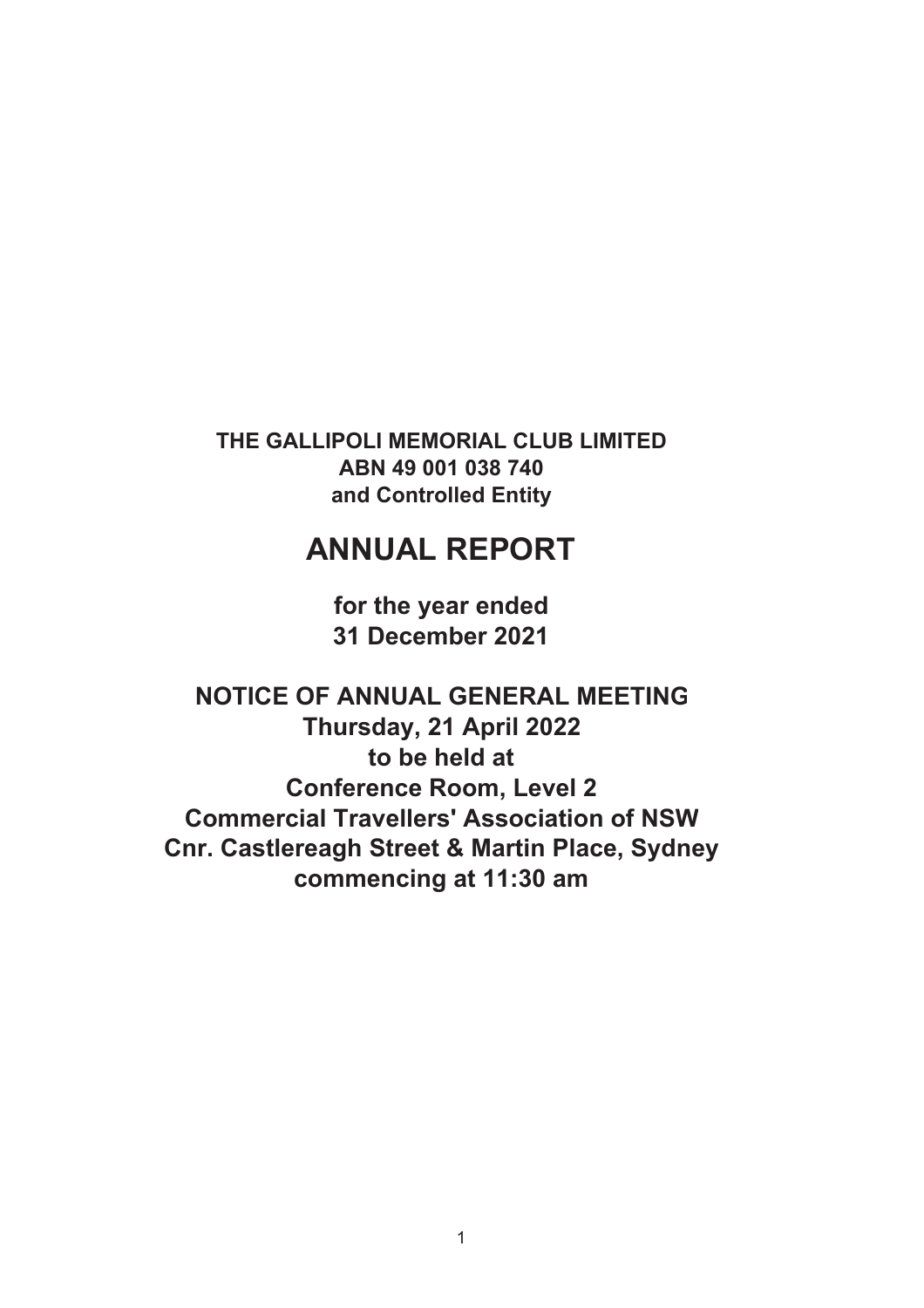# **THE GALLIPOLI MEMORIAL CLUB LIMITED** *ACN 001 038 740* (A Company Limited by Guarantee)

# **ANNUAL REPORT FOR THE YEAR ENDED 31 December 2021**

|                                                                                            | Page |
|--------------------------------------------------------------------------------------------|------|
| Notice of Meeting                                                                          |      |
| <b>Annual Directors' Report</b>                                                            | 3    |
| Lead Auditor's Independence Declaration under Section 307C of the Corporations<br>Act 2001 | 10   |
| <b>Independent Auditor's Report</b>                                                        | 11   |
| <b>Directors' Declaration</b>                                                              | 13   |
| <b>Financial Report</b>                                                                    |      |
| Statement of Profit or Loss and Other Comprehensive Income                                 | 14   |
| <b>Statement of Financial Position</b>                                                     | 15   |
| <b>Statement of Changes in Members' Funds</b>                                              | 16   |
| <b>Statement of Cash Flows</b>                                                             | 17   |
| Notes to the Financial Statements                                                          | 18   |
| <b>Disclaimer</b>                                                                          | 35   |
| Detailed Statement of Profit or Loss and Other Comprehensive Income                        | 36   |

The financial report covers The Gallipoli Memorial Club Limited as an individual entity and the consolidated entity consisting of The Gallipoli Memorial Club Limited and its subsidiary. The financial report is presented in the Australian currency.

The financial report was authorised for issue by the directors on 16 March 2022. The Gallipoli Memorial Club Limited has the power to amend and reissue the financial report.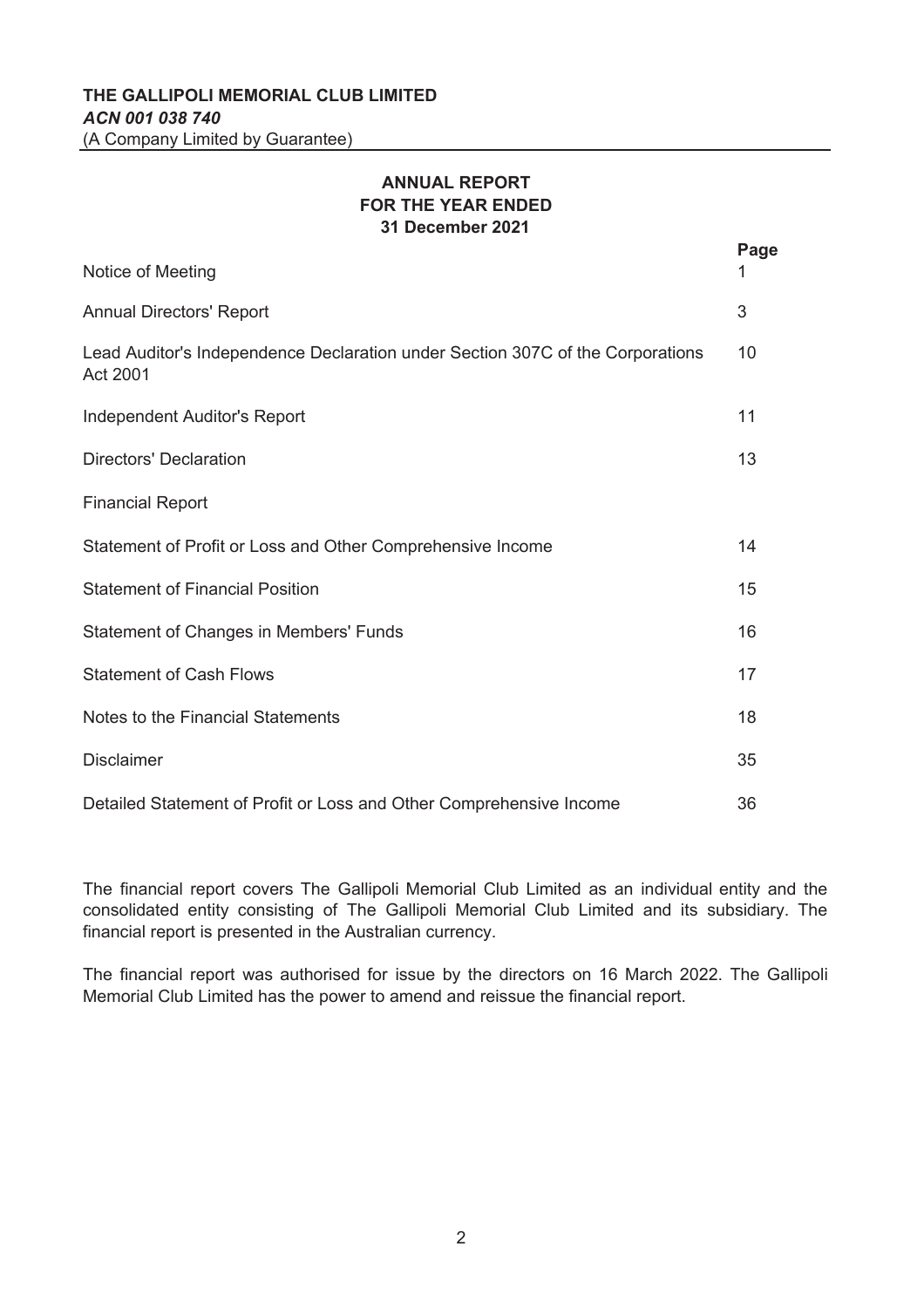The directors present their report together with the financial report of The Gallipoli Memorial Club Limited (the "Club") and of the consolidated entity, being the Club and its controlled entity for the year ended 31 December 2021 and the auditor's report thereon.

## **1 DIRECTORS**

The names and details of directors in office at any time either during or since the financial year and their special responsibilities are:

| <b>Director</b>                                 | <b>Position</b>              | <b>Particular</b>               |
|-------------------------------------------------|------------------------------|---------------------------------|
| Robertson, John William * (1,2,3,5,8) President |                              | <b>Public Servant (Retired)</b> |
| Ford, David Radcliffe (1,4,8)                   | <b>Senior Vice-President</b> | Solicitor                       |
| Codd, Edward Daryl (1,2,3,8)                    | Junior Vice-President        | Stockbroker                     |
| Brogan, John Dominic (1,2,3)                    | <b>Treasurer</b>             | <b>Company Director</b>         |
| Hanchard, Gregory William                       |                              | <b>Public Servant (Retired)</b> |
| Heathwood, Scott William James                  |                              | Company Chairman                |
| Higgins, Marc (7,8)                             |                              | <b>Company Director</b>         |
| Tetley, Glenn (6)                               |                              | <b>Company Director</b>         |
| Ware, Stephen Leonard (8)                       |                              | <b>Company Director</b>         |

\* The President is an ex-officio member of the Board Committees.

- (1) Member of the executive committee.
- (2) Member of the building development committee.
- (3) Member of the AMPC-GMC project control group.
- (4) Responsibility for corporate governance, audit, risk management and membership.
- (5) Responsibility for art prize.
- (6) Responsibility for investments.
- (7) Responsibility for museum planning
- (8) Member of the strategic planning committee.

In addition, all of the directors are members of The Gallipoli Club Museum Fund Incorporated ("Museum Fund") Management Committee.

Other than as stated, the directors have no special area of responsibility.

# **2 PARTICULARS ABOUT THE CLUB**

The Gallipoli Memorial Club Limited, incorporated and domiciled in Australia, is a public company limited by guarantee. The address of the registered office is 11 Austin Avenue, Croydon NSW 2132. As at 31 December 2021 the Club had 401 members (2020: 400). In the event that the Club was to be wound up each member would be obliged to contribute a maximum of \$2 under the provisions of the Club's constitution.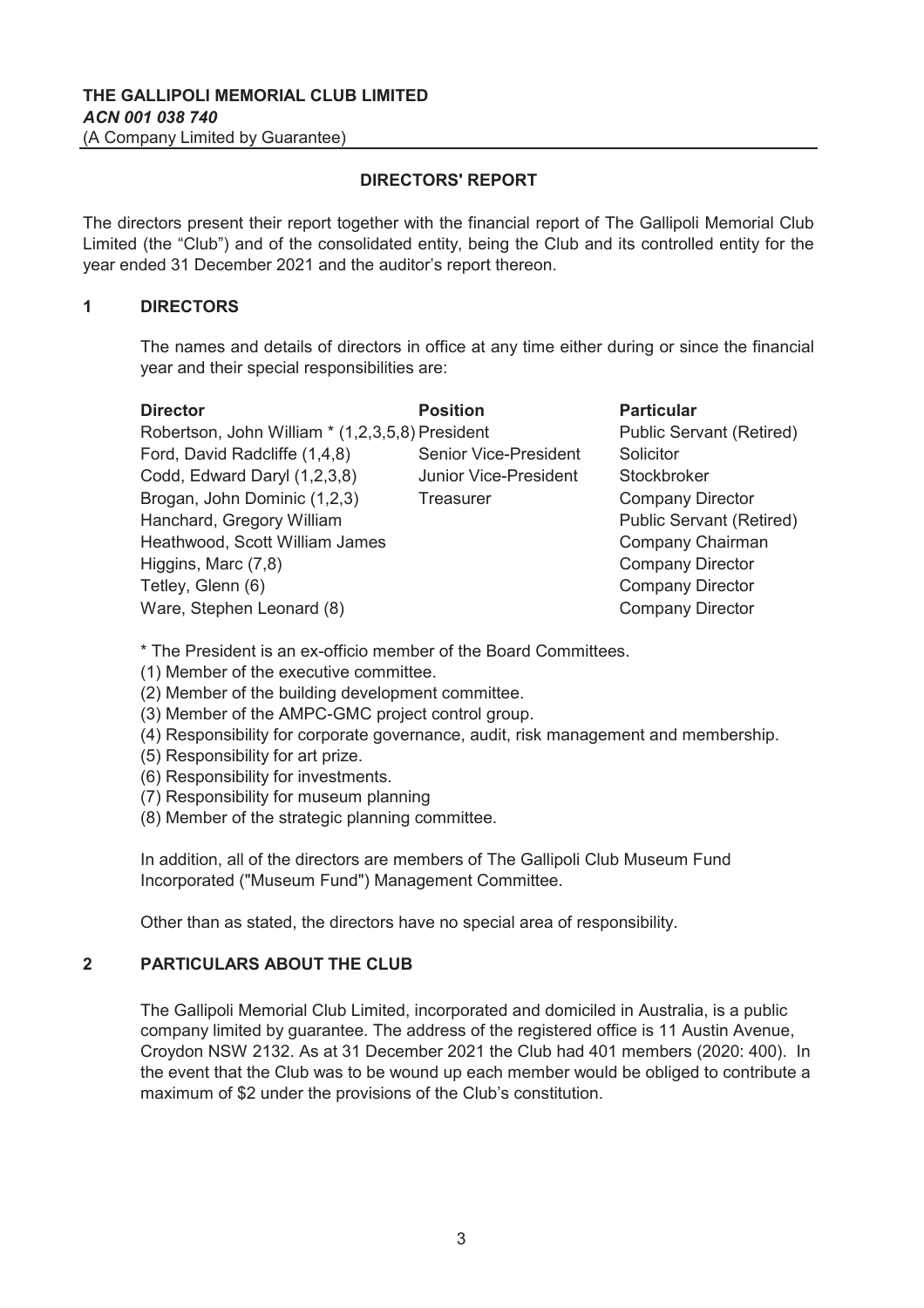# **(CONTINUED)**

#### **3 SECRETARY AND MANAGER**

The Club's secretary is Mr David Scott. Mr Scott is a member of Chartered Accountants Australia and New Zealand.

The Club's manager and company secretary is Mr John Robertson.

#### **4 OFFICERS WHO WERE PREVIOUSLY PARTNERS OF THE AUDIT FIRM**

No officers of the Club during the financial year were previously partners of the audit firm, Nexia Sydney Audit Pty Ltd.

#### **5 PRINCIPAL ACTIVITIES, OBJECTIVES AND STRATEGIES**

The principal objectives of the consolidated entity during the course of the financial year were implemented in accordance with the Club's Creed:

*"We believe... that, within the community, there exists an obligation for all to preserve the special qualities of loyalty, respect, love of country, courage and comradeship which were personified by the heroes of the Gallipoli Campaign and bequeathed to all humanity as a foundation for perpetual peace and universal freedom".*

The principal activities of the consolidated entity during the course of the financial year were:

i. The provision of amenities and facilities with a social club for the benefit of members and guests. These activities have been restricted since the closure of the Loftus Street premises on 20 December 2017. Arrangements have been made for Club functions to be held at other locations, including registered clubs, whilst the redevelopment of the Quay Quarter Precinct, including the Club's Loftus Street premises, occurs.

ii. Licencing and leasing of the Club's real estate.

iii. The acquisition and preservation of museum memorabilia.

Otherwise, no significant change in the nature of these activities occurred during the year.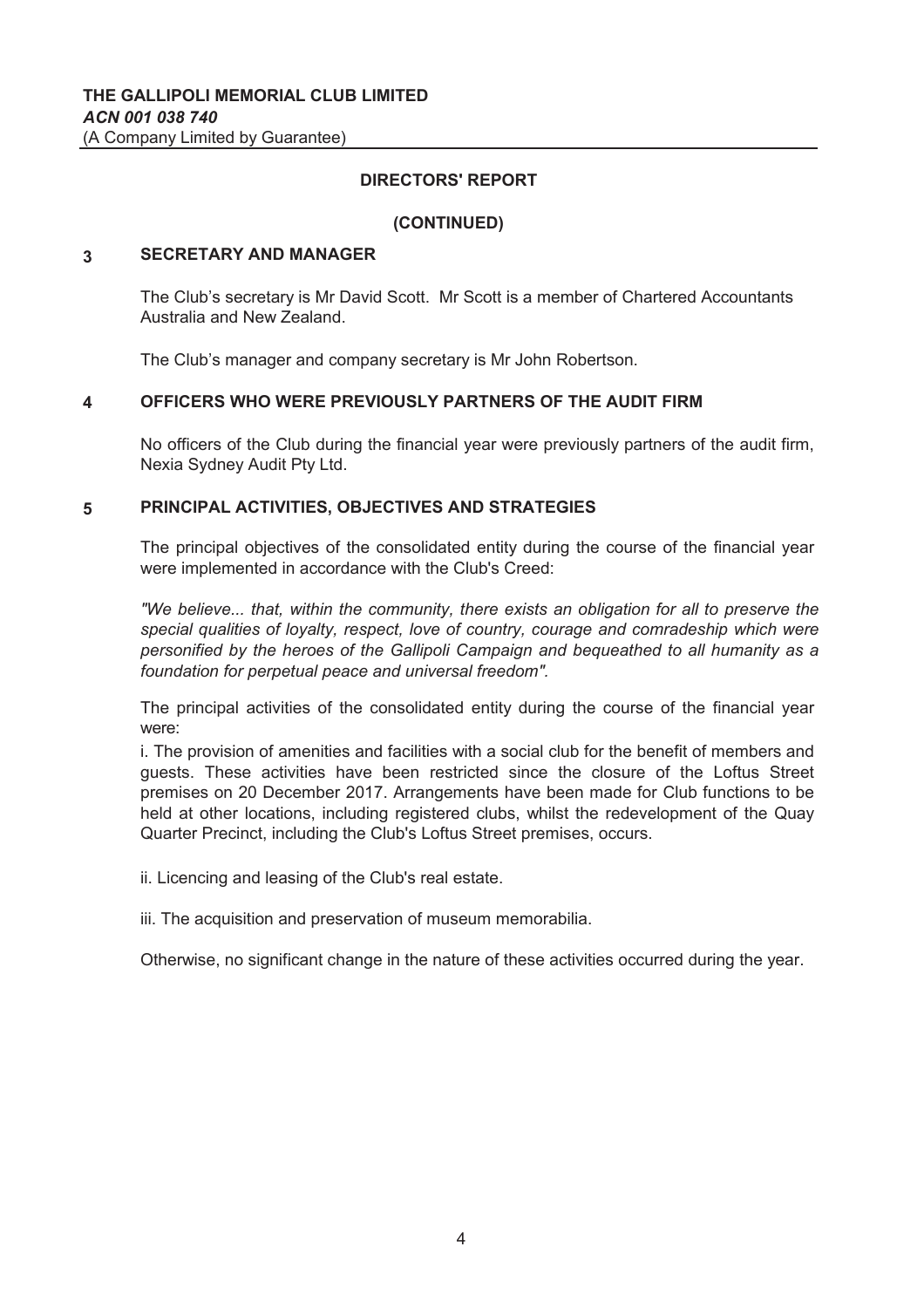#### **(CONTINUED)**

To achieve these objectives the directors of the Club have undertaken the following strategic actions:

\* maintaining the Club's premises in good order;

\* developing strategic relationships with the Consul General of the Republic of Turkey in Sydney, Turkey-Australia-New Zealand Friendship and Promotion Association and various representatives of government, business communities and universities in Australia and Turkey;

\* following the best practice principles of sound corporate governance at board and administration levels;

\* conserving cash;

\* closely monitoring costs;

\* outsourcing of administrative functions; and

\* following sound probity processes and working with suitably qualified and competent advisers, consultants, contractors and other goods and services providers.

### **6 OPERATING AND FINANCIAL REVIEW**

The results of the consolidated entity for the year ended 31 December 2021 were:

i. a surplus of \$280,409 (2020: surplus of \$519,513); and

ii. a decrease in the investment revaluation reserve of \$33,703 (2020: \$57,838 increase).

### **7 CLUB PREMISES**

#### **Loftus Street**

The City of Sydney council has renumbered the Club's existing premises as 14 Loftus Street.

The Club signed an amendment of the Option Deed with the AMP entity, Kent Street Pty. Limited, ("AMPC") on 21 December 2017. AMPC exercised its right to acquire the Airspace Lot on 22 December 2017.

The Option Deed, as amended, provides for the Club to:

- retain the existing premises with construction of a half floor basement;
- acquire both freehold and leasehold premises in the basement of 12 Loftus Street;
- receive cash consideration payable by instalments; and
- dispose of airspace rights relating to the Club's 14 Loftus Street premises.

Under the Option Deed, the Club's obligations include planning, conservation and heritage issues relating to the Quay Quarter project. The Directors have devoted considerable time to addressing these issues, including participation in meetings with representatives of AMPC and government.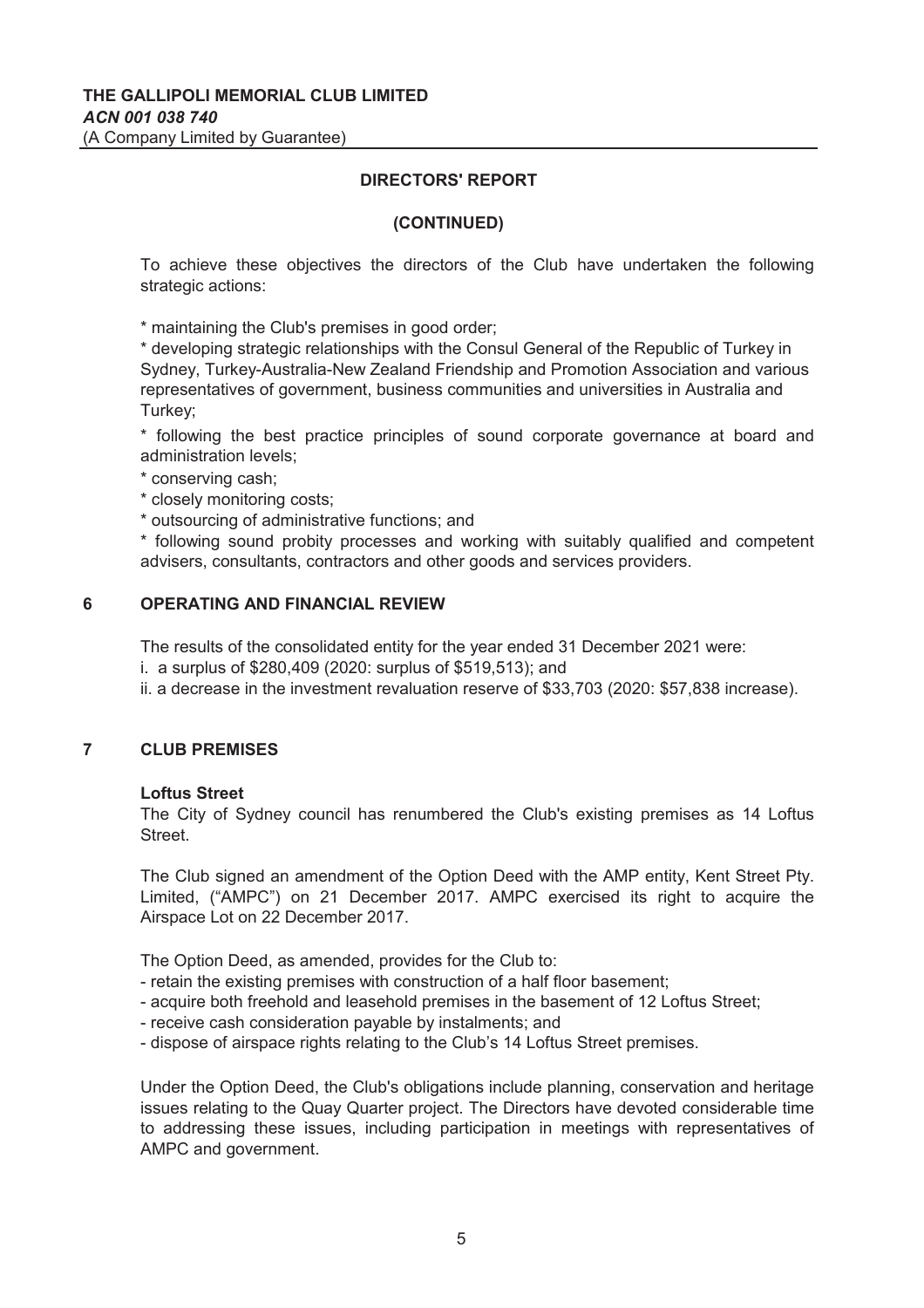### **(CONTINUED)**

Construction and other building works commenced on the Quay Quarter site in early 2019 and are nearing completion.

In relation to the Club's existing premises, 14 Loftus Street, there are still incomplete works to be attended to and defects rectified . The Boards main concern is the status of the Northern sandstone wall.

The premises being acquired at 12 Loftus Street, will include an entrance at 12 Loftus Street with lift and stair access to two basement levels. The Club has only recently resolved an issue relating to weight bearing walls for the basements with AMPC. Of the remaining issues, the most important matters requiring resolution relate to the premises title details and usage approvals. These matters will require consents from governments.

### **Pitt Street**

The Club's office suite at 105 Pitt Street is leased on a monthly tenancy basis.

The Club signed a Deed of Put and Call Option with FT Sydney Pty Limited in May 2019 for the sale of these premises for \$4,995,000. The Deed was amended in 2021 and the Call Option Period ends on 21 November 2022 with a Put Option Period then operative for twenty business days.

#### **8 MUSEUM AND ITS MEMORABILIA**

The Club has sponsored the Anzac Centenary projects undertaken by the Museum Fund. This support has enabled the Museum Fund to acquire:

- a unique collection of art demonstrating the approach and thinking of artists in Australia, New Zealand and Turkey have embarked upon in interpreting those qualities of humanity exhibited during the 1915 conflict on the Gallipoli Peninsula; and

- an outstanding collection of bronze busts of the Anzac soldiers awarded the Victoria Cross for heroic service conduct at Gallipoli

The 2022 Gallipoli Art Prize presentation and opening of the exhibition will be at Cleland Bond Store, 33 Playfair Street, The Rocks at noon on Wednesday, April 20, 2022.

Arrangements are being finalised for the display of bronze busts at a new location.

The Museum Fund has commemced work on the development of a Museum Plan for the proposed Gallipoli Museum.

## **9 DIVIDENDS**

The Constitution prohibits the payment of dividends to members of the Club.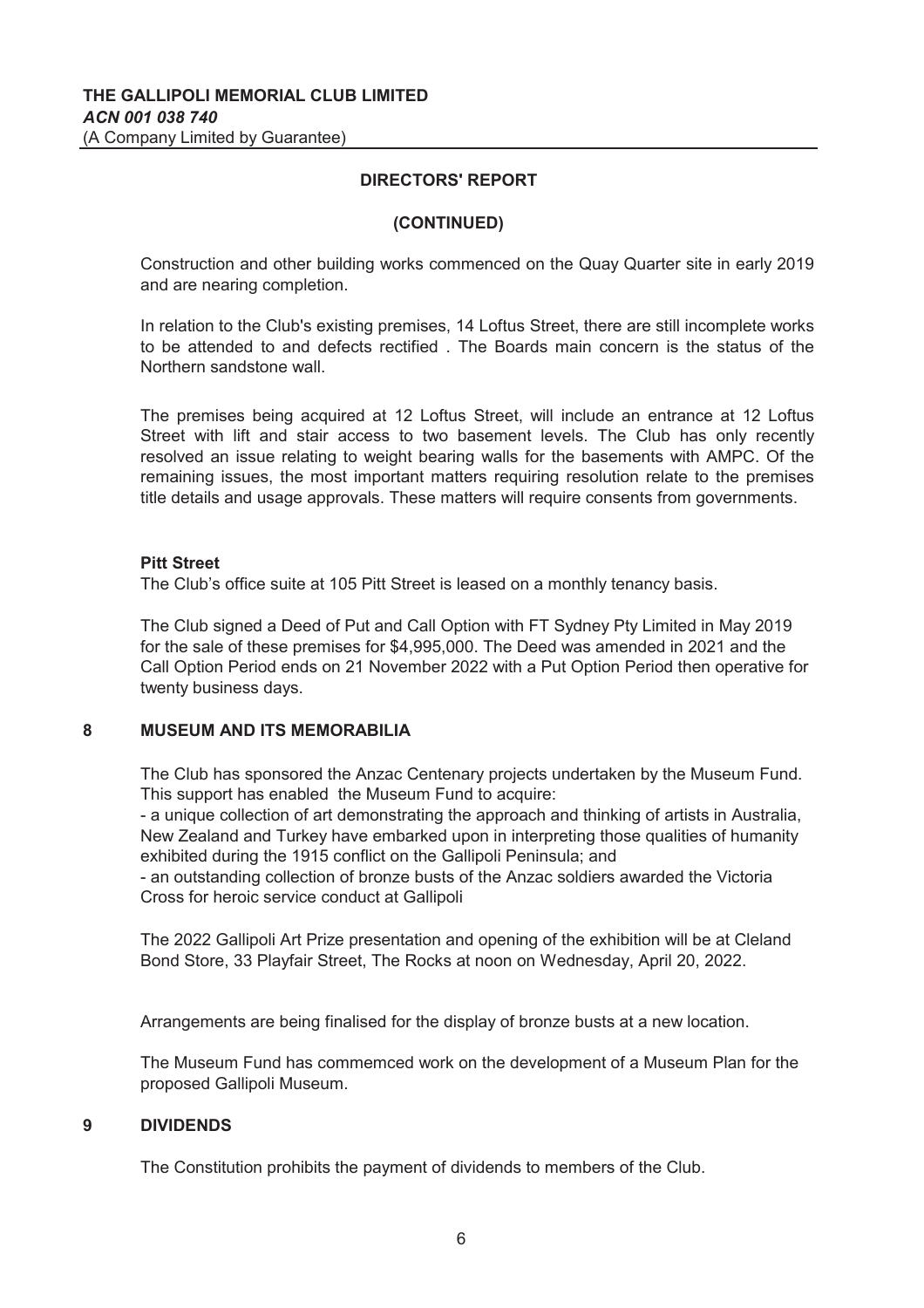### **(CONTINUED)**

### **10 STATE OF AFFAIRS**

No significant changes in the state of affairs of the consolidated entity occurred during the financial year.

#### **11 EVENTS SUBSEQUENT TO REPORTING DATE**

Since the end of the financial year, the Club has continued to fulfil its obligations under the AMPC option deed documentation.

Dialogue with AMPC continues in relation to the usage and development of the Club's premises at 14 Loftus Street and the stratum unit at 12 Loftus Street. Lodgement of the relevant documentation with the City of Sydney council for the 12 Loftus Street premises is expected in the first half of 2022.

Otherwise, there has not arisen in the interval between the end of the financial year and the date of this report any item, transaction or event of a material and unusual nature likely, in the opinion of the directors of the Club to significantly affect the operations of the consolidated entity, the results of these operations or the state of affairs of the Club in subsequent financial years.

### **12 LIKELY DEVELOPMENTS**

The consolidated entity will continue to pursue its principal activities. Other than the resolution of matters relating to the Club's premises and a basement stratum unit at 12 Loftus Street that may arise, it is not expected that the results in future years will be adversely affected by the continuation of these operations.

Further disclosure of information regarding likely developments in the operations of the consolidated entity in future financial years and the expected results of those operations is likely to result in unreasonable prejudice to the consolidated entity. Accordingly, this information has not been disclosed in this report.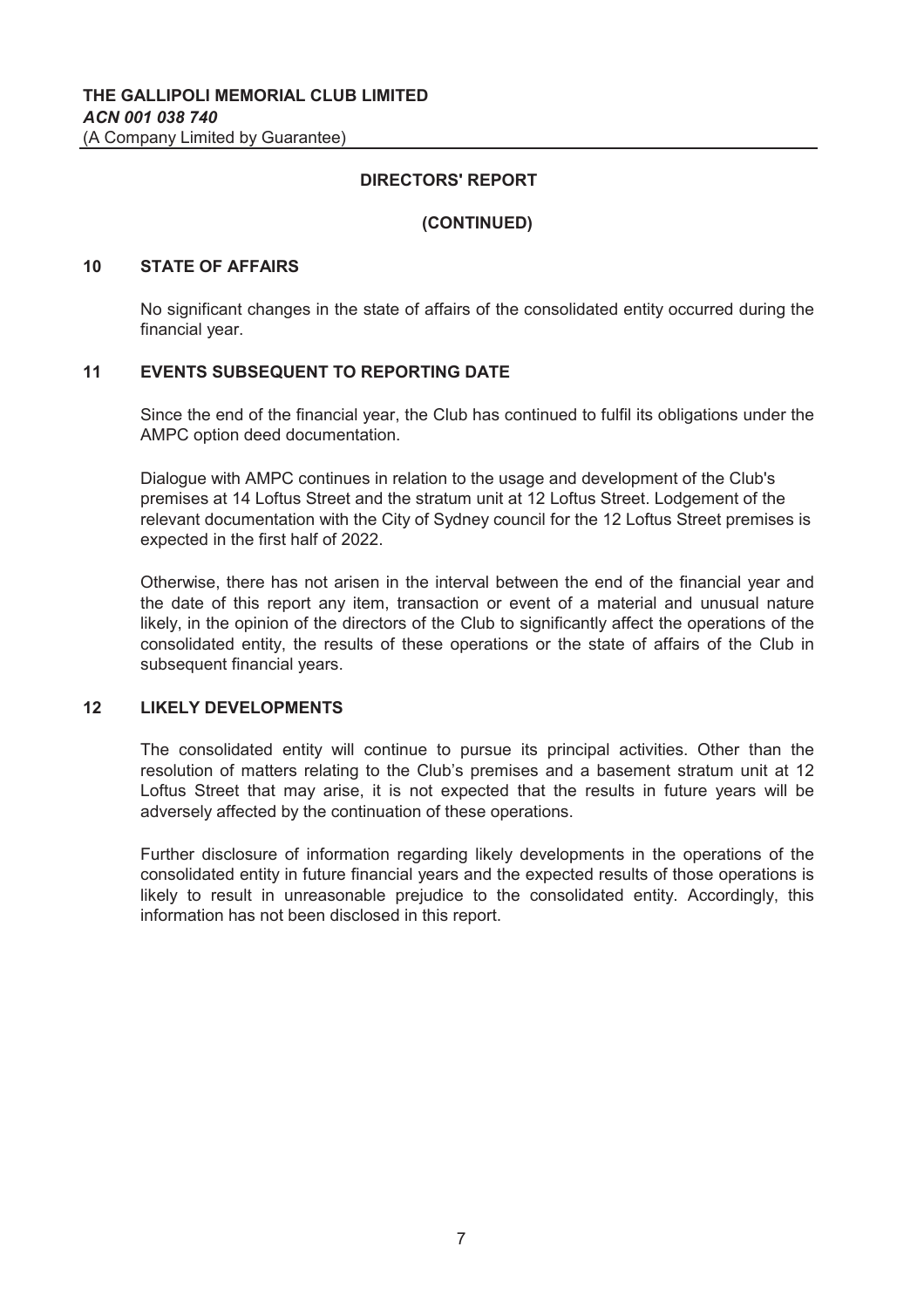# **DIRECTORS' REPORT (CONTINUED)**

#### **13 ENVIRONMENTAL REGULATIONS**

The consolidated entity's operations are not subject to any significant environmental regulations under Australian Law.

#### **14 DIRECTORS' MEETINGS**

The number of meetings of the directors and committees and the number of meetings attended by each of the directors of the Club during the financial year are listed below:

|                        | <b>Number of Meetings</b><br><b>Attended</b> |           |       | <b>Number of Meetings</b><br><b>Entitled to Attend</b> |
|------------------------|----------------------------------------------|-----------|-------|--------------------------------------------------------|
|                        | Board                                        | Committee | Board | Committee                                              |
| John Brogan            | 13                                           | 5         | 13    | 5                                                      |
| <b>Ted Codd</b>        | 13                                           | 5         | 13    | 5                                                      |
| David Ford             | 12                                           |           | 13    |                                                        |
| Greg Hanchard          | 13                                           |           | 13    | 0                                                      |
| Marc Higgins           | 13                                           |           | 13    | 0                                                      |
| <b>Scott Heathwood</b> | 11                                           |           | 13    | 0                                                      |
| John Robertson         | 13                                           | 5         | 13    | 5                                                      |
| <b>Glenn Tetley</b>    | 4                                            |           | 13    | 0                                                      |
| <b>Stephen Ware</b>    | 12                                           |           | 13    |                                                        |

#### **15 INDEMNIFICATION AND INSURANCE OF OFFICERS AND AUDITORS**

### *Indemnification*

Since the end of the previous financial year, the Club has not indemnified or made a relevant agreement for indemnifying against a liability any person who is or has been an officer or auditor of the Club.

### *Insurance premiums*

During the financial year the consolidated entity has paid premiums in respect of directors' and officers' liability insurance contracts for the year ended 31 December 2021. Such insurance contracts insure against certain liabilities (subject to specific exclusions) persons who are or have been directors or executive officers of the entities comprising the consolidated entity.

The directors have not included details of the nature of the liabilities covered or the amount of the premium paid in respect of the directors' and officers' liability insurance contracts, as such disclosure is prohibited under the terms of the contract.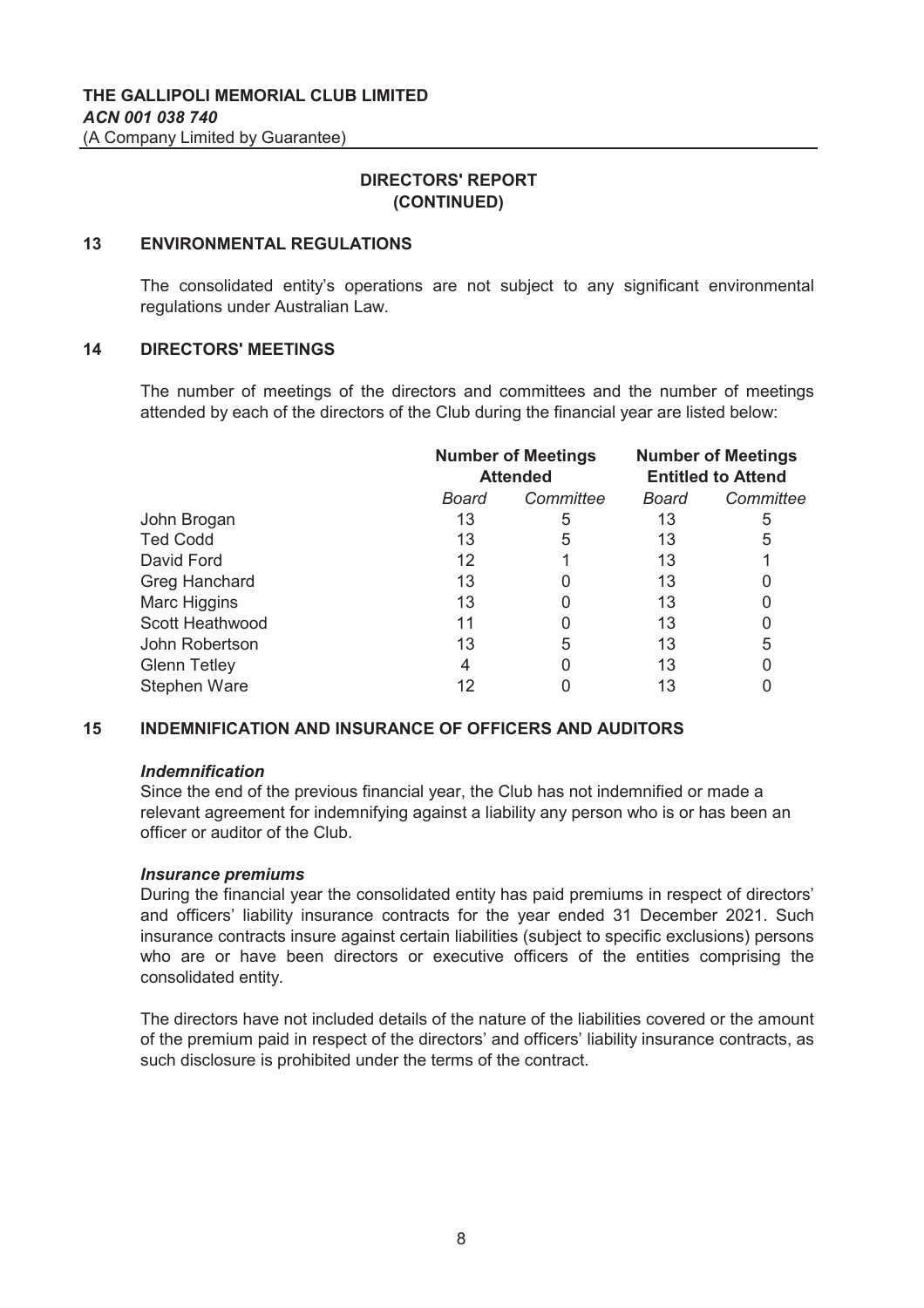# **DIRECTORS' REPORT (CONTINUED)**

#### **16 CORE AND NON-CORE PROPERTY OF THE CLUB**

Details of the non-core property of the Club at the end of the financial year are: Suite 204, 105 Pitt Street, Sydney and 14 Loftus Street, Sydney.

#### **17 LEAD AUDITOR'S INDEPENDENCE DECLARATION**

The lead auditor's independence declaration is set out on page 10 and forms part of the directors' report for the financial year ended 31 December 2021.

### **Signed in accordance with a resolution of the directors**

beli fabitu

**J W Robertson,** *President* 16 March 2022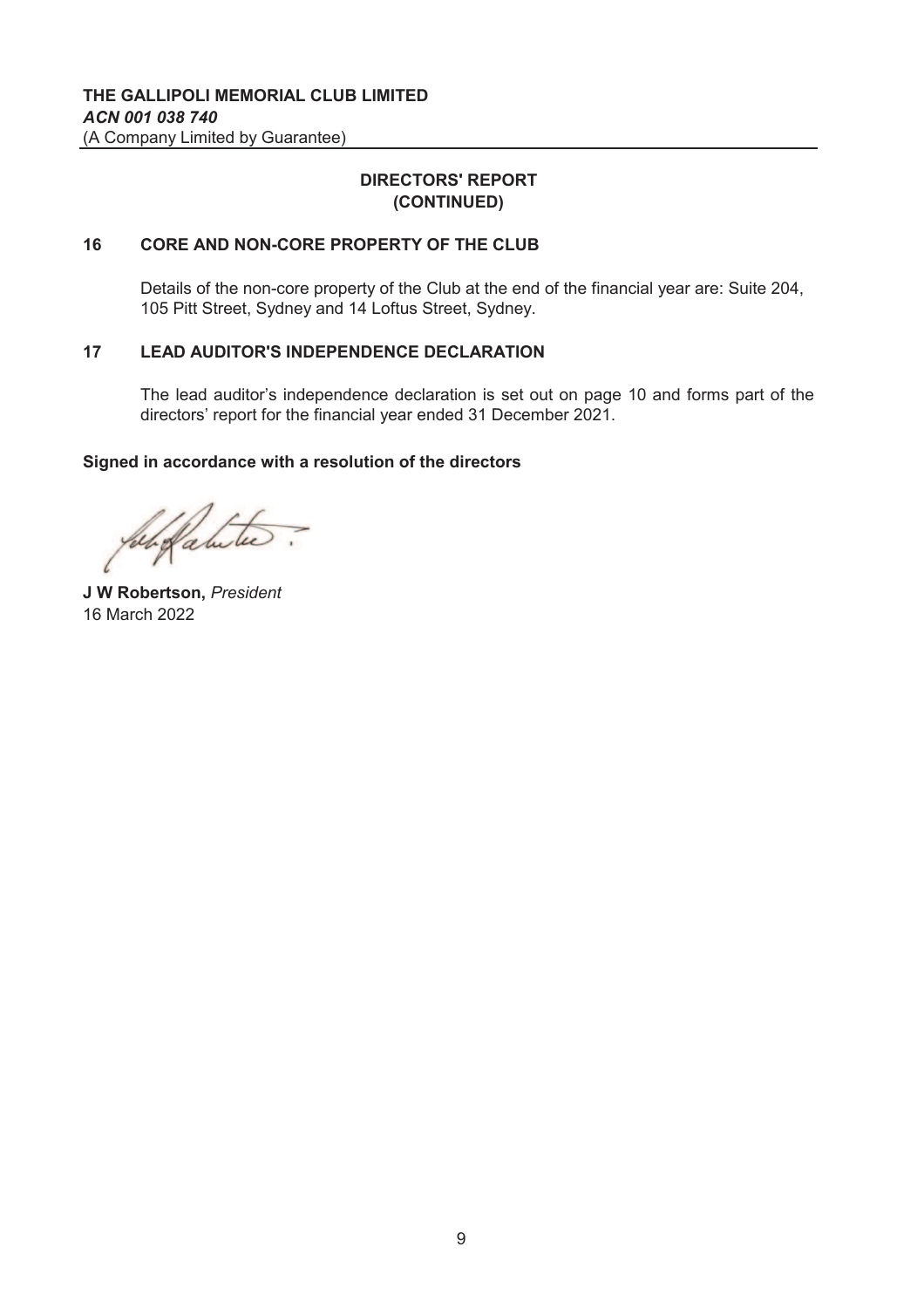

**Nexia Sydney Audit Pty Ltd** Level 16, 1 Market Street Sydney NSW 2000 PO Box H195 Australia Square NSW 1215 p +61 2 9251 4600 f +61 2 9251 7138 e info@nexiasydney.com.au w nexia.com.au

To the Board of Directors of The Gallipoli Memorial Club Limited

### **Auditor's Independence Declaration under section 307C of the Corporations Act 2001**

As lead audit partner for the audit of the financial statements of The Gallipoli Memorial Club Limited for the financial year ended 31 December 2021, I declare that to the best of my knowledge and belief, there have been no contraventions of:

(a) the auditor independence requirements of the Corporations Act 2001 in relation to the audit; and

(b) any applicable code of professional conduct in relation to the audit.

Yours sincerely

**Nexia Sydney Audit Pty Ltd** 

**Andrew Hoffmann Director** 

**Sydney**  Dated: 16 March 2022

Nexia Sydney Audit Pty Ltd (ABN 77 606 785 399) is a firm of Chartered Accountants. It is affiliated with, but independent from Nexia Australia Pty Ltd. Nexia Australia Pty Ltd is a member of Nexia International, a leading, global network of independent accounting and consulting firms. For more information please see www.nexia.com.au/legal. Neither Nexia International nor Nexia Australia Pty Ltd provide services to clients.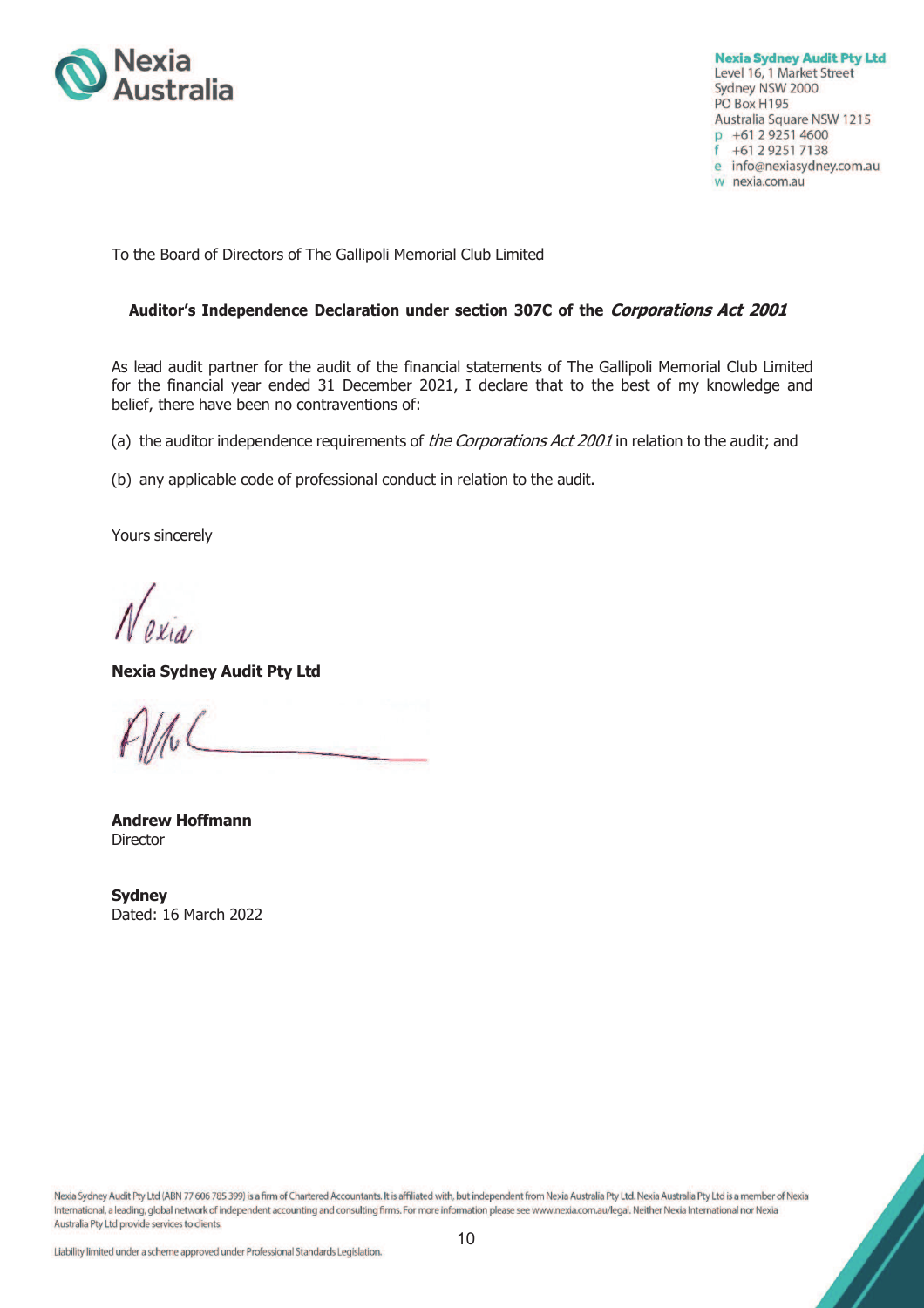

**Nexia Sydney Audit Pty Ltd** Level 16, 1 Market Street Sydney NSW 2000 PO Box H195 Australia Square NSW 1215 p +61 2 9251 4600 +61 2 9251 7138 e info@nexiasydney.com.au w nexia.com.au

# **Independent Auditor's Report to the Members of The Gallipoli Memorial Club Limited**

### **Report on the Audit of the Financial Report**

#### **Opinion**

We have audited the annual report of The Gallipoli Memorial Club Limited (the Company and its subsidiaries (the Club)), which comprises the consolidated statement of financial position as at 31 December 2021, the consolidated statement of profit or loss and other comprehensive income, consolidated statement of changes in equity and consolidated statement of cash flows for the year then ended, and notes to the financial statements, including a summary of significant accounting policies, and the directors' declaration.

In our opinion, the accompanying annual report of the Club is in accordance with the Corporations Act 2001, including:

- i) giving a true and fair view of the Club's financial position as at 31 December 2021 and of its financial performance for the year then ended; and
- ii) complying with Australian Accounting Standards Reduced Disclosure Requirements and the Corporations Regulations 2001.

#### **Basis for opinion**

We conducted our audit in accordance with Australian Auditing Standards. Our responsibilities under those standards are further described in the 'auditor's responsibilities for the audit of the annual report' section of our report. We are independent of the Club in accordance with the Corporations Act 2001 and the ethical requirements of the Accounting Professional & Ethical Standards Board's APES 110 Code of Ethics for Professional Accountants (including Independence Standards) (the Code) that are relevant to our audit of the annual report in Australia. We have also fulfilled our other ethical responsibilities in accordance with the Code.

We confirm that the independence declaration required by the Corporations Act 2001, which has been given to the directors of the Company, would be in the same terms if given to the directors as at the time of this auditor's report.

We believe that the audit evidence we have obtained is sufficient and appropriate to provide a basis for our opinion.

#### **Other information**

The directors are responsible for the other information. The other information comprises the information in The Gallipoli Memorial Club Limited's annual report for the year ended 31 December 2021, but does not include the financial report and the auditor's report thereon. Our opinion on the annual report does not cover the other information and we do not express any form of assurance conclusion thereon. In connection with our audit of the annual report, our responsibility is to read the other information and, in doing so, consider whether the other information is materially inconsistent with the annual report or our knowledge obtained in the audit or otherwise appears to be materially misstated.

Nexia Sydney Audit Pty Ltd (ABN 77 606 785 399) is a firm of Chartered Accountants. It is affiliated with, but independent from Nexia Australia Pty Ltd. Nexia Australia Pty Ltd is a member of Nexia International, a leading, global network of independent accounting and consulting firms. For more information please see www.nexia.com.au/legal. Neither Nexia International nor Nexia Australia Pty Ltd provide services to clients.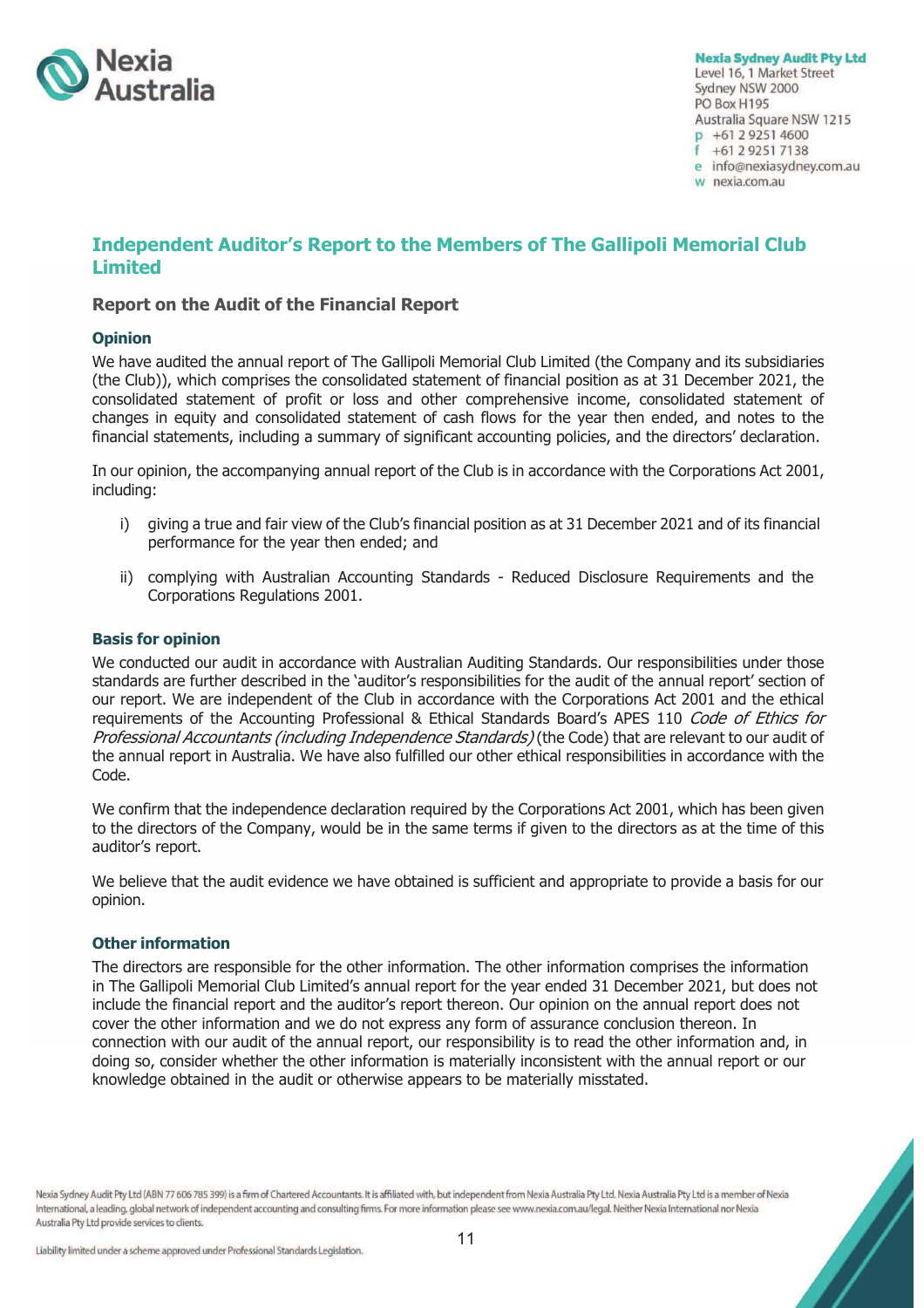If, based on the work we have performed, we conclude that there is a material misstatement of the other information we are required to report that fact. We have nothing to report in this regard.

### **Directors' responsibility for the annual report**

The directors of the Company are responsible for the preparation of the annual report that gives a true and fair view in accordance with Australian Accounting Standards - Reduced Disclosure Requirements and the Corporations Act 2001 and for such internal control as the directors determine is necessary to enable the preparation of the annual report that gives a true and fair view and is free from material misstatement, whether due to fraud or error.

In preparing the annual report, the directors are responsible for assessing the Club's ability to continue as a going concern, disclosing, as applicable, matters related to going concern and using the going concern basis of accounting unless the directors either intend to liquidate the Club or to cease operations, or have no realistic alternative but to do so.

## **Auditor's responsibility for the audit of the annual report**

Our objectives are to obtain reasonable assurance about whether the annual report as a whole is free from material misstatement, whether due to fraud or error, and to issue an auditor's report that includes our opinion. Reasonable assurance is a high level of assurance, but is not a guarantee that an audit conducted in accordance with the Australian Auditing Standards will always detect a material misstatement when it exists. Misstatements can arise from fraud or error and are considered material if, individually or in the aggregate, they could reasonably be expected to influence the economic decisions of users taken on the basis of this annual report.

A further description of our responsibilities for the audit of the annual report is located at The Australian Auditing and Assurance Standards Board website at: www.auasb.gov.au/auditors\_responsibilities/ar4.pdf. This description forms part of our auditor's report.

**Nexia Sydney Audit Pty Ltd** 

**Andrew Hoffmann Director** Dated: 16 March 2022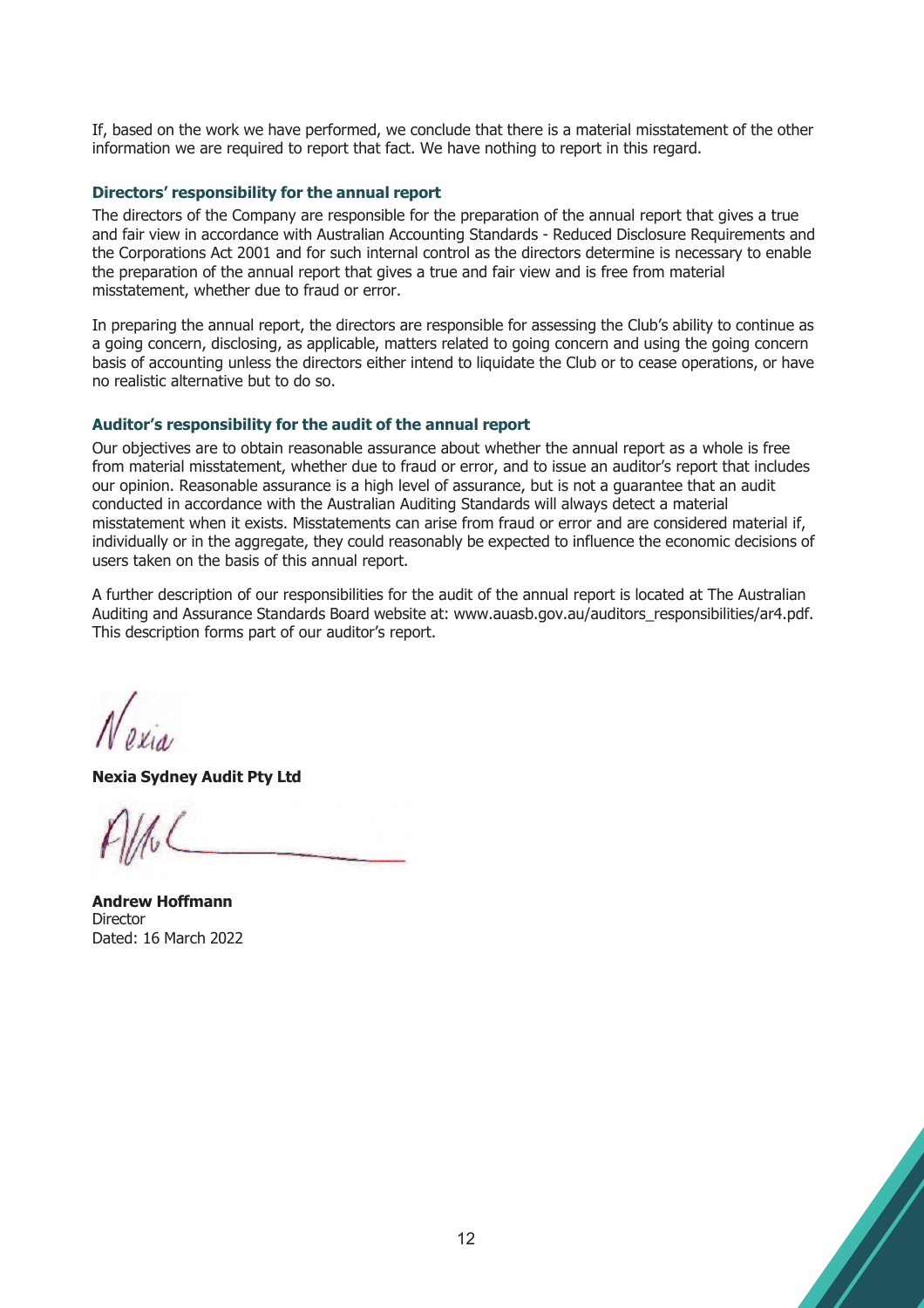# **DIRECTORS' DECLARATION**

In the opinion of the directors of The Gallipoli Memorial Club Limited:

- **a** the financial statements and notes set out on pages 14 to 34 are in accordance with the *Corporations Act 2001* , including:
	- **i** giving a true and fair view of the Club's and the group's financial position as at 31 December 2021 and their performance as represented by their results and cash flows, for the year ended on that date; and
	- **ii** complying with Australian Accounting Standards Reduced Disclosure Requirements (including the Australian Accounting Interpretations) and the Corporations Regulations 2001; and
- **b** there are reasonable grounds to believe that the Club will be able to pay its debts as and when they fall due and payable.

### **Signed in accordance with a resolution of the directors:**

Subgalitie

**J W Robertson,** *President* 16 March 2022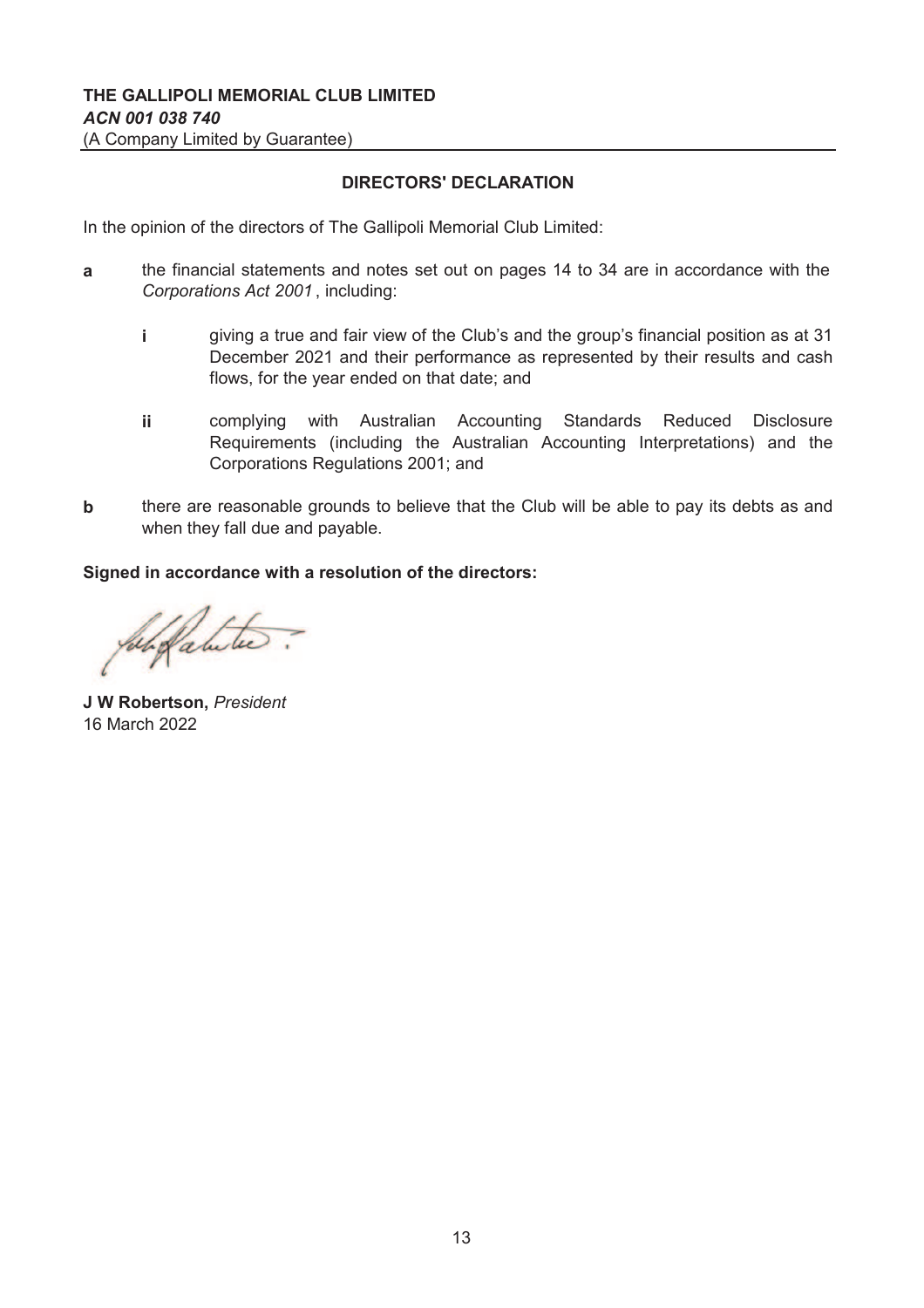# **STATEMENT OF PROFIT OR LOSS AND OTHER COMPREHENSIVE INCOME FOR THE YEAR ENDED 31 DECEMBER 2021**

|                                                                                                                       |                 | <b>Consolidated</b> |            | <b>The Club</b> |            |
|-----------------------------------------------------------------------------------------------------------------------|-----------------|---------------------|------------|-----------------|------------|
|                                                                                                                       | <b>Note</b>     | 2021                | 2020       | 2021            | 2020       |
|                                                                                                                       |                 | \$                  | \$         | \$              | \$         |
| Revenue                                                                                                               | $\overline{2}$  | 85,619              | 85,672     | 85,619          | 85,672     |
| Other Income                                                                                                          | 3               | 152,618             | 520,797    | 150,000         | 520,797    |
| Surplus on Disposal of Airspace Lot                                                                                   | $\overline{4}$  | 310,207             | 184,588    | 310,207         | 184,588    |
| <b>Total Income</b>                                                                                                   |                 | 548,444             | 791,057    | 545,826         | 791,057    |
| Depreciation and Amortisation Expenses of                                                                             |                 |                     |            |                 |            |
| <b>Plant and Equipment</b>                                                                                            | 5               | (20,076)            | (20,076)   | (20,076)        | (20,076)   |
| <b>Occupancy Costs</b>                                                                                                |                 | (149, 357)          | (113, 692) | (137, 143)      | (101, 941) |
| Insurance                                                                                                             |                 | (1, 170)            | (2, 103)   | (1, 170)        | (2, 103)   |
| <b>Other Expenses</b>                                                                                                 |                 | (114, 442)          | (175, 739) | (108, 053)      | (372, 934) |
| <b>Total Expenses</b>                                                                                                 |                 | (285, 045)          | (311, 610) | (266, 442)      | (497, 054) |
| <b>Financial Income</b>                                                                                               | $6\phantom{1}6$ | 17,010              | 40,066     | 16,327          | 37,034     |
| <b>SURPLUS BEFORE INCOME TAX</b>                                                                                      |                 | 280,409             | 519,513    | 295,711         | 331,037    |
| Income Tax Benefit                                                                                                    | 8a              |                     |            |                 |            |
| <b>SURPLUS FOR THE YEAR</b>                                                                                           | 18              | 280,409             | 519,513    | 295,711         | 331,037    |
| <b>Other Comprehensive Income after Income Tax</b>                                                                    |                 |                     |            |                 |            |
| (Decrement)/Increment in Fair Value through<br>Other Comprehensive Income in Investment<br><b>Revaluation Reserve</b> | 17              | (33, 703)           | 57,838     |                 |            |
| <b>TOTAL COMPREHENSIVE SURPLUS FOR</b><br><b>THE YEAR</b>                                                             |                 | 246,706             | 577,351    | 295,711         | 331,037    |
|                                                                                                                       |                 |                     |            |                 |            |

The above statement of profit or loss and other comprehensive income should be read in conjunction with the accompanying notes.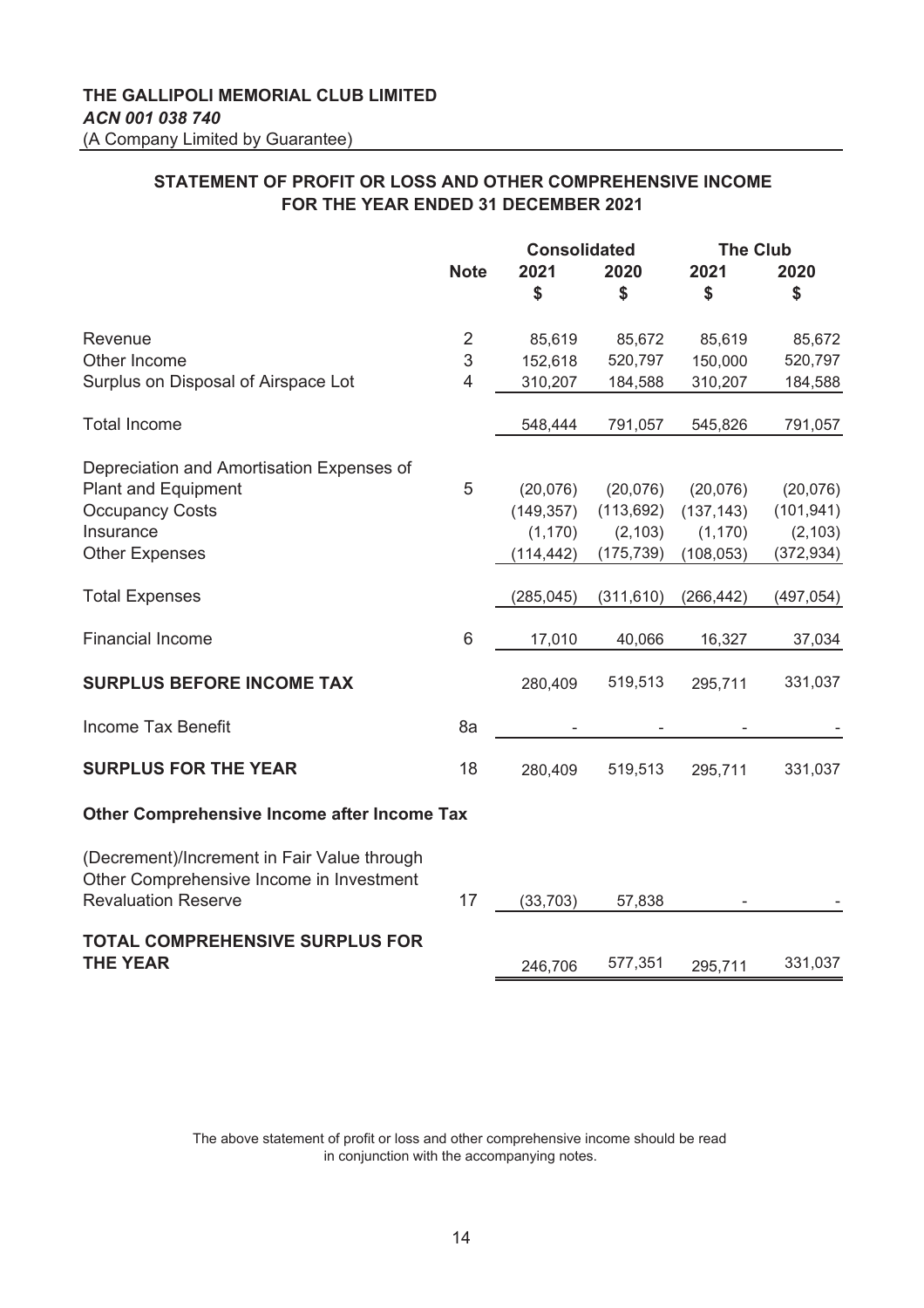# **STATEMENT OF FINANCIAL POSITION FOR THE YEAR ENDED 31 DECEMBER 2021**

|                                      |             | <b>Consolidated</b> |                     | <b>The Club</b>                             |            |
|--------------------------------------|-------------|---------------------|---------------------|---------------------------------------------|------------|
|                                      | <b>Note</b> | 2021                | 2020                | 2021                                        | 2020       |
|                                      |             | \$                  | \$                  | \$                                          | \$         |
| <b>CURRENT ASSETS</b>                |             |                     |                     |                                             |            |
| Cash and Cash Equivalents            | 9           | 6,366,326           |                     | 6,613,987 5,794,275                         | 6,047,895  |
| <b>Contract Assets</b>               | 10          | 9,724,502           |                     | 9,412,699 10,105,315                        | 9,675,118  |
| Prepayments                          | 11          | 6,142               | 6,090               | 6,142                                       | 6,090      |
|                                      |             |                     |                     |                                             |            |
| <b>TOTAL CURRENT ASSETS</b>          |             |                     |                     | 16,096,970 16,032,776 15,905,732            | 15,729,103 |
|                                      |             |                     |                     |                                             |            |
| <b>NON-CURRENT ASSETS</b>            |             |                     |                     |                                             |            |
| <b>Financial Assets</b>              | 12          | 119,789             | 123,534             |                                             |            |
| Property, Plant and Equipment        | 13          | 3,280,158           | 1,792,546           | 2,409,339                                   | 989,062    |
|                                      |             |                     |                     |                                             |            |
| <b>TOTAL NON-CURRENT ASSETS</b>      |             | 3,399,947           | 1,916,080           | 2,409,339                                   | 989,062    |
| <b>TOTAL ASSETS</b>                  |             |                     |                     |                                             |            |
|                                      |             | 19,496,917          |                     | 17,948,856 18,315,071                       | 16,718,165 |
| <b>CURRENT LIABILITIES</b>           |             |                     |                     |                                             |            |
| <b>Trade and Other Payables</b>      | 14          | 1,432,192           | 115,742             | 1,433,250                                   | 116,960    |
| <b>Other Financial Liabilities</b>   | 15          |                     |                     | 1,000,000                                   | 1,000,000  |
| <b>Current Tax Liabilities</b>       | 8b          |                     |                     |                                             |            |
| Revenue and Other Income in Advance  | 16          |                     | 95                  |                                             | 95         |
|                                      |             |                     |                     |                                             |            |
| <b>TOTAL CURRENT LIABILITIES</b>     |             | 1,432,192           | 115,837             | 2,433,250                                   | 1,117,055  |
|                                      |             |                     |                     |                                             |            |
| <b>NON-CURRENT LIABILITIES</b>       |             |                     |                     |                                             |            |
| <b>Contract Liability</b>            | 16          | 75,000              | 90,000              | 75,000                                      | 90,000     |
|                                      |             |                     |                     |                                             |            |
| <b>TOTAL NON-CURRENT LIABILITIES</b> |             | 75,000              | 90,000              | 75,000                                      | 90,000     |
|                                      |             |                     |                     |                                             |            |
| <b>TOTAL LIABILITIES</b>             |             | 1,507,192           | 205,837             | 2,508,250                                   | 1,207,055  |
| <b>NET ASSETS</b>                    |             |                     |                     | 17,989,725 17,743,019 15,806,821 15,511,110 |            |
|                                      |             |                     |                     |                                             |            |
| <b>MEMBERS' FUNDS</b>                |             |                     |                     |                                             |            |
| <b>Reserves</b>                      | 17          |                     |                     | 14,915,668 14,639,164 15,082,104 14,771,897 |            |
| <b>Accumulated Surpluses</b>         | 18          |                     | 3,074,057 3,103,855 | 724,717                                     | 739,213    |
|                                      |             |                     |                     |                                             |            |
| <b>TOTAL MEMBERS' FUNDS</b>          |             |                     |                     | 17,989,725 17,743,019 15,806,821 15,511,110 |            |

The above statement of financial position should be read in conjunction with the accompanying notes.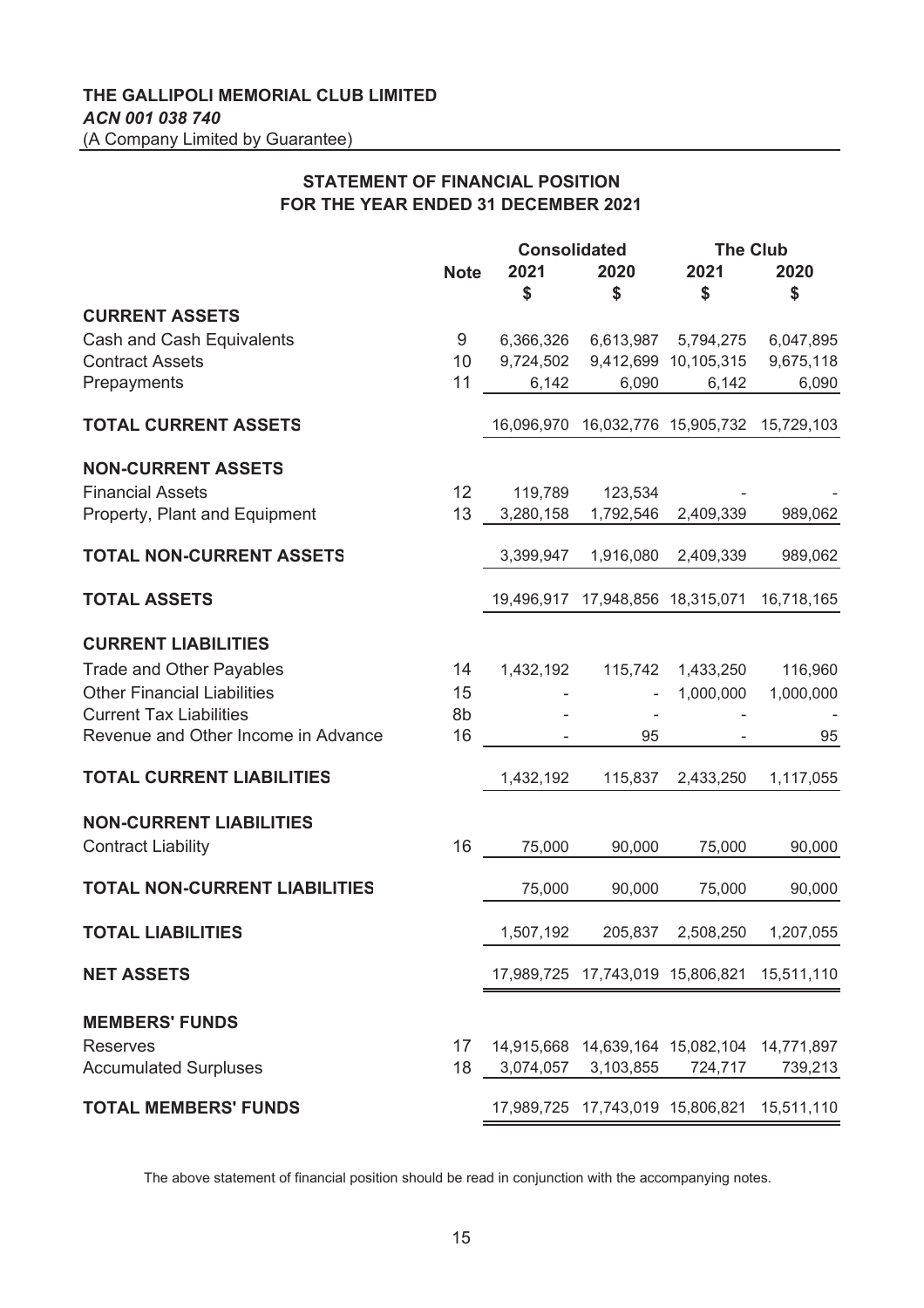# **STATEMENT OF CHANGES IN MEMBERS' FUNDS FOR THE YEAR ENDED 31 DECEMBER 2021**

|                                                                                                                                                                                                 |             | <b>Consolidated</b> |                                             | <b>The Club</b> |         |
|-------------------------------------------------------------------------------------------------------------------------------------------------------------------------------------------------|-------------|---------------------|---------------------------------------------|-----------------|---------|
|                                                                                                                                                                                                 | <b>Note</b> | 2021                | 2020                                        | 2021            | 2020    |
|                                                                                                                                                                                                 |             | \$                  | \$                                          | \$              | \$      |
| <b>TOTAL MEMBERS' FUNDS AT THE</b><br><b>BEGINNING OF THE FINANCIAL YEAR</b>                                                                                                                    |             |                     | 17,743,019 17,165,668 15,511,110 15,180,073 |                 |         |
| Surplus for the Year<br>Movement in Investment Revaluation Reserve<br>resulting from acquisition of and<br>remeasurement of market value of the Fair<br>Value of Financial Assets through Other | 18          | 280,409             | 519.513                                     | 295,711         | 331,037 |
| Comprehensive Income                                                                                                                                                                            | 17          | (33, 703)           | 57,838                                      |                 |         |
| <b>TOTAL MEMBERS' FUNDS AT THE END</b><br>OF THE FINANCIAL YEAR                                                                                                                                 |             |                     | 17,989,725 17,743,019 15,806,821 15,511,110 |                 |         |

The above statement of changes in members' funds should be read in conjunction with the accompanying notes.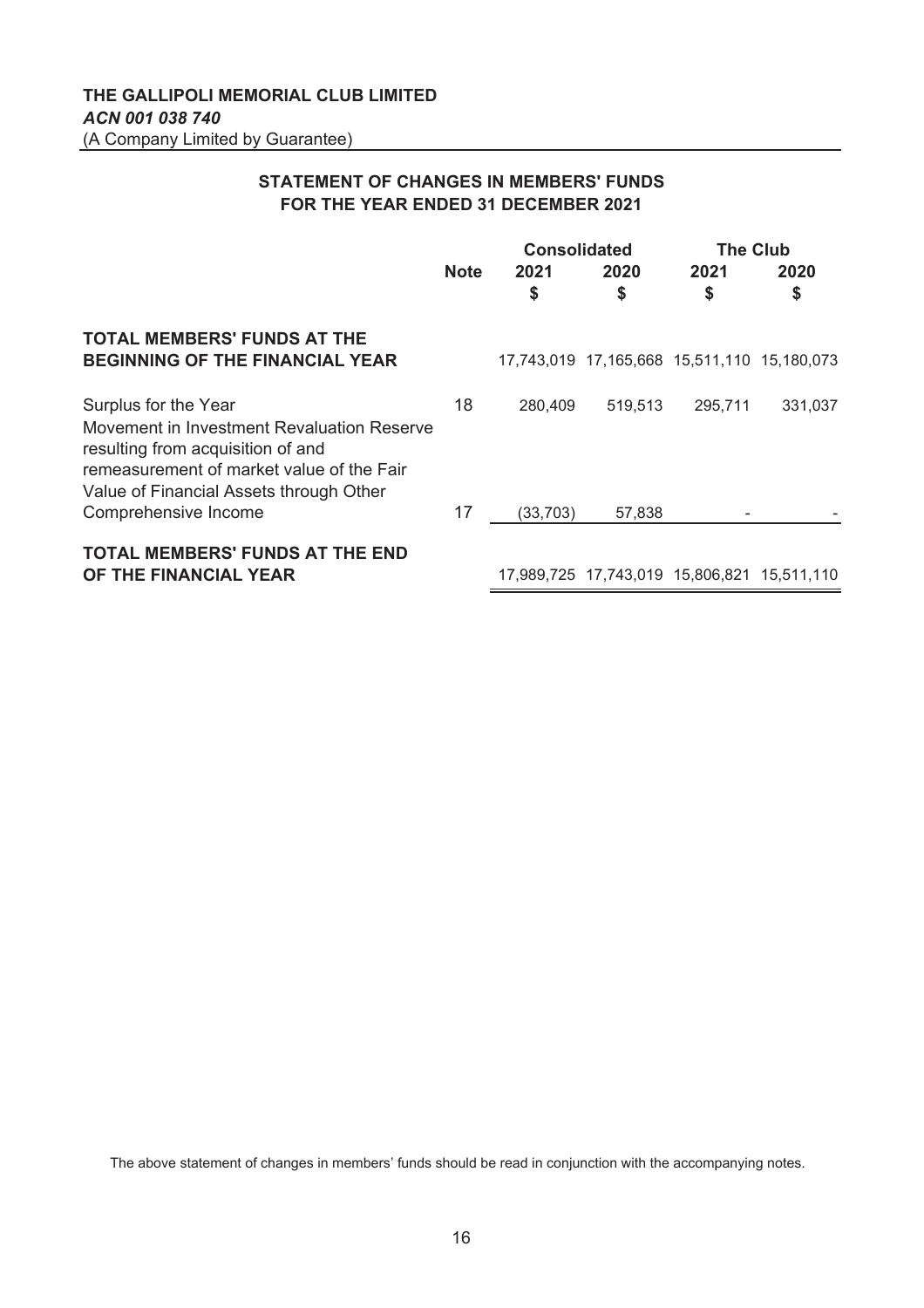# **STATEMENT OF CASH FLOWS FOR THE YEAR ENDED 31 DECEMBER 2021**

|                                                |             | <b>Consolidated</b> |            | <b>The Club</b> |            |
|------------------------------------------------|-------------|---------------------|------------|-----------------|------------|
|                                                | <b>Note</b> | 2021                | 2020       | 2021            | 2020       |
|                                                |             | \$                  | \$         | \$              | \$         |
| <b>CASH FLOWS FROM OPERATING ACTIVITIES</b>    |             |                     |            |                 |            |
| Cash Receipts from Trading Operations          |             | 51,076              | 85,547     | 88,361          | 85,547     |
| Cash Payments in the Course of Operations      |             | (311, 055)          | (574, 543) | (332, 515)      | (758, 769) |
| <b>Interest and Dividends Received</b>         |             | 17,010              | 40,066     | 16,327          | 37,034     |
|                                                |             |                     |            |                 |            |
| <b>Net Cash Used in Operating Activities</b>   | 21ii        | (242, 969)          | (448, 930) | (227, 827)      | (636, 188) |
| <b>CASH FLOWS FROM INVESTING ACTIVITIES</b>    |             |                     |            |                 |            |
| Purchase of Investments                        |             | (31, 554)           | (5, 104)   |                 |            |
| Payments for Property, Plant and Equipment     |             | (123, 138)          | (198, 283) | (55,803)        | (8,625)    |
| Loans to related party                         |             |                     |            | (119,990)       | (215, 867) |
| Proceeds relating to Disposal of Airspace Lot  |             |                     | 300,000    |                 | 300,000    |
| Proceeds re Option for sale of 105 Pitt Street |             | 150,000             | 495,081    | 150,000         | 495,081    |
| <b>Net Cash From/(Used in) Investing</b>       |             |                     |            |                 |            |
| <b>Activities</b>                              |             | (4,692)             | 591,694    | (25, 793)       | 570,589    |
| NET (DECREASE)/INCREASE IN CASH HELD           |             | (247, 661)          | 142,764    | (253, 620)      | (65, 599)  |
| Cash and Equivalents at beginning of year      |             | 6,613,987           | 6,471,223  | 6,047,895       | 6,113,494  |
| Cash and Equivalents at end of year            | 21i         | 6,366,326           | 6,613,987  | 5,794,275       | 6,047,895  |

The above Statement of Cash Flows should be read in conjunction with the accompanying notes.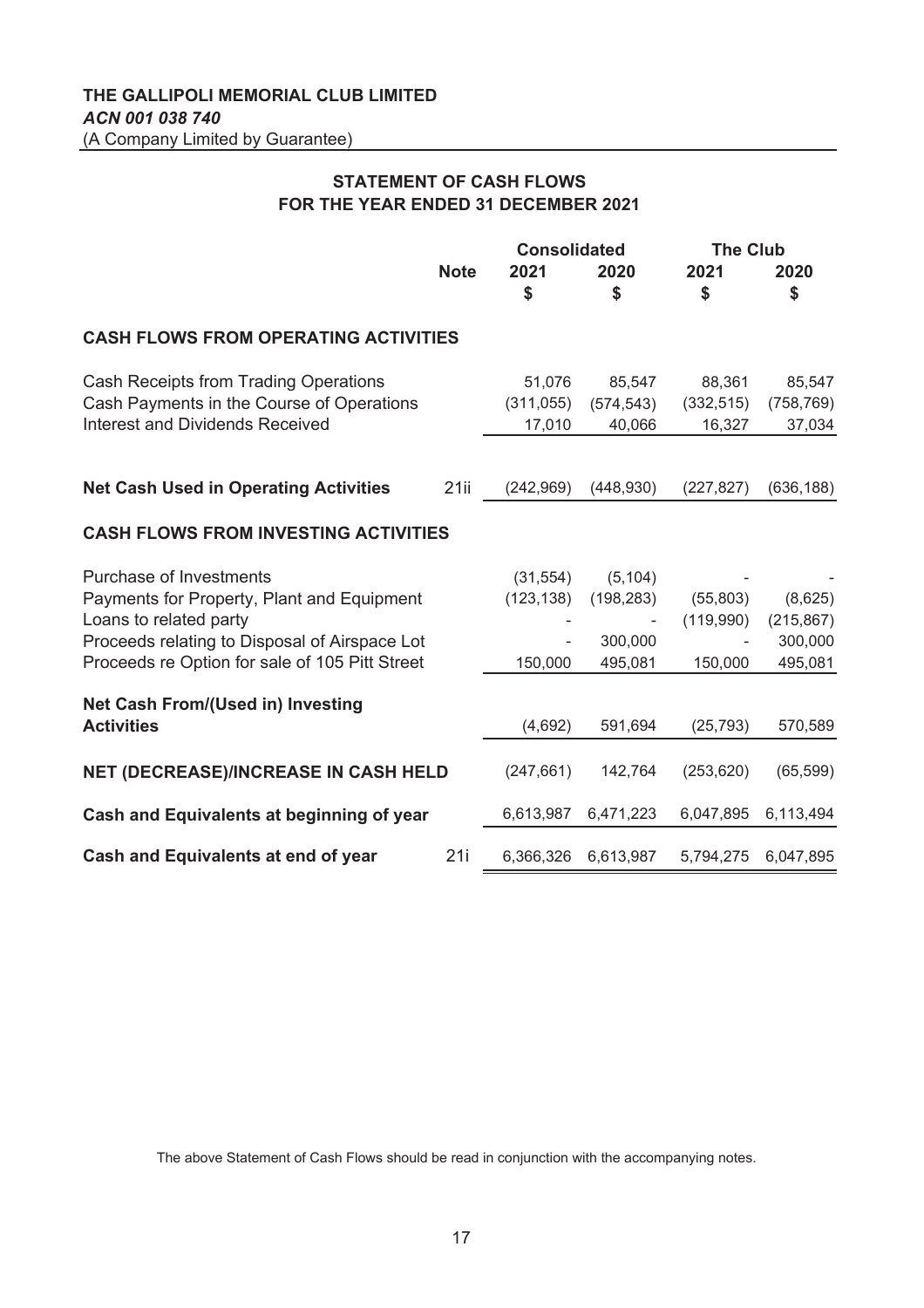## **1 REPORTING ENTITY**

The Gallipoli Memorial Club Limited (the "Club"), incorporated and domiciled in Australia, is a public company limited by guarantee. The address of the registered office is 11 Austin Avenue, Croydon NSW 2132.

The financial report includes financial statements for the consolidated entity consisting of the Club and its subsidiary. The principal activities of the consolidated entity are the provision of amenities and facilities associated with a social club for the benefit of members and their guests and the acquisition and preservation of museum memorabilia.

|                |                                  |         | <b>Consolidated</b> |         | <b>The Club</b> |
|----------------|----------------------------------|---------|---------------------|---------|-----------------|
|                |                                  | 2021    | 2020                | 2021    | 2020            |
|                |                                  | \$      | \$                  | \$      | \$              |
| $\overline{2}$ | <b>REVENUE</b>                   |         |                     |         |                 |
|                | <b>Property Rental Income</b>    | 84,942  | 85,254              | 84,942  | 85,254          |
|                | Subscriptions                    | 677     | 418                 | 677     | 418             |
|                |                                  |         |                     |         |                 |
|                |                                  | 85,619  | 85,672              | 85,619  | 85,672          |
| 3              | <b>OTHER INCOME</b>              |         |                     |         |                 |
|                | <b>Option Fee</b>                | 150,000 | 499,500             | 150,000 | 499,500         |
|                | <b>Reimbursement of Expenses</b> |         | 20,206              |         | 20,206          |
|                | Other Income                     | 2,618   | 1,091               | ٠       | 1,091           |
|                |                                  | 152,618 | 520,797             | 150,000 | 520,797         |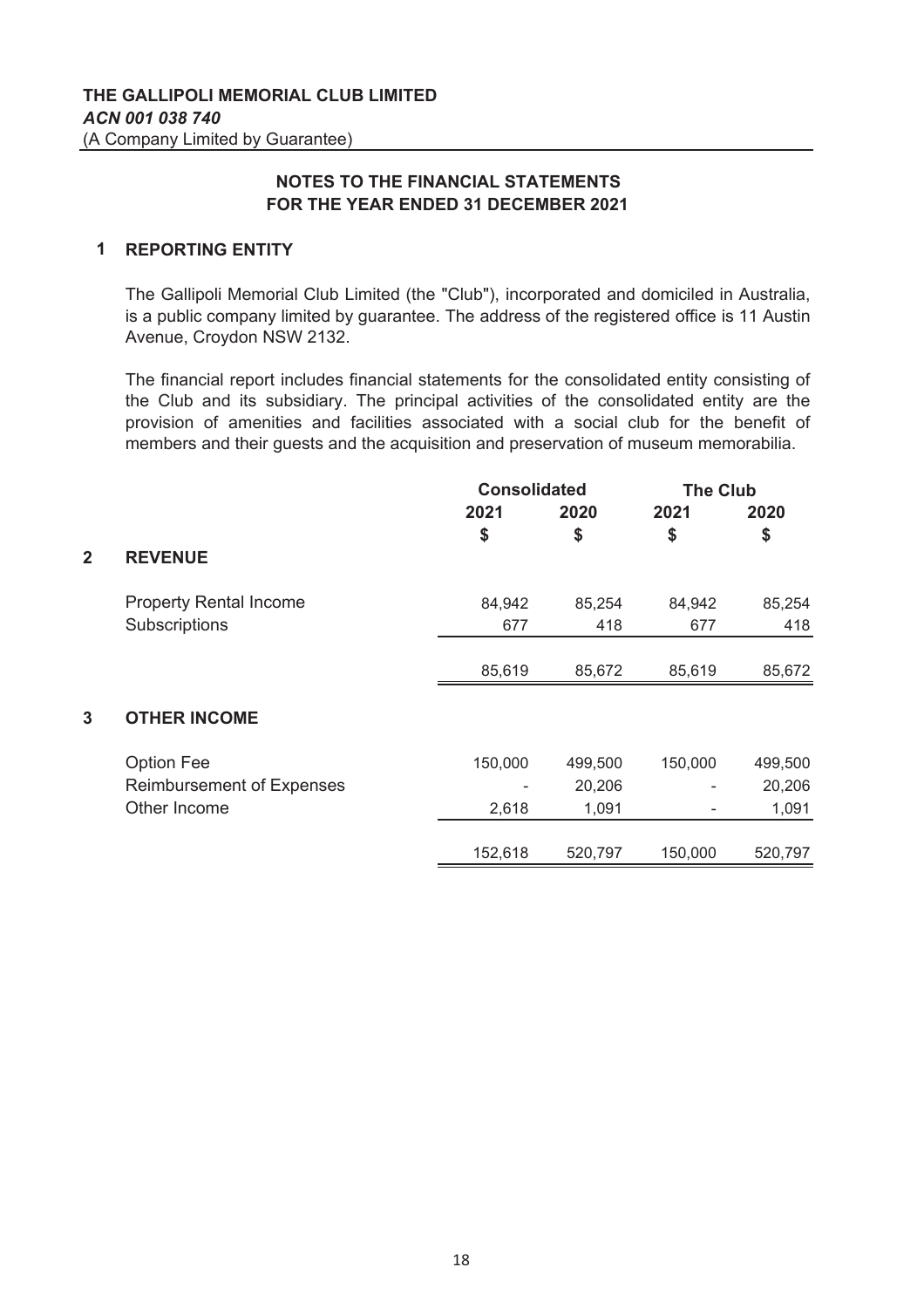|   |                               | <b>Consolidated</b> |         | <b>The Club</b> |           |
|---|-------------------------------|---------------------|---------|-----------------|-----------|
|   |                               | 2021                | 2020    | 2021            | 2020<br>S |
| 4 | <b>SURPLUS ON DISPOSAL OF</b> |                     |         |                 |           |
|   | <b>AIRSPACE</b>               | 310.207             | 184.588 | 310.207         | 184,588   |

The surplus on sale of Airspace Lot is compromised of the following components:

|                                                     | Due Date      | \$         |
|-----------------------------------------------------|---------------|------------|
| Options fees and incentive amounts received to date |               | 5,000,000  |
| Incentive Amount payable                            | 31 March 2022 | 3,479,392  |
| Club House refurbishment works                      | 31 March 2022 | 1,829,607  |
| Heritage Conservation works                         | 31 March 2022 | 642,835    |
| Museum Freehold premises purchase                   | 31 March 2022 | 2,472,442  |
| <b>Museum Leasehold Consideration</b>               | 31 March 2022 | 1,287,500  |
| Total proceeds at discounted carrying value         |               | 14,711,776 |
| Less cost attributable to Airspace Lot              |               | 1,423,548  |
| Profit on sale of Airspace Lot                      |               | 13,288,228 |
| Recognised in 2017 financial year                   |               | 10,605,449 |
| Recognised in 2018 financial year                   |               | 841,715    |
| Recognised in 2019 financial year                   |               | 1,346,169  |
| Recognised in 2020 financial year                   |               | 184,588    |
| Recognised in 2021 financial year                   |               | 310,207    |
|                                                     |               | 13,288,128 |

The Gallipoli Memorial Club Limited directors believe that there is certainty as to the receipt of all of the consideration for the disposal of the Airspace Lot relating to the property 14 Loftus Street. This property is the only independently owned property forming part of AMPC's Quay Quarter development project.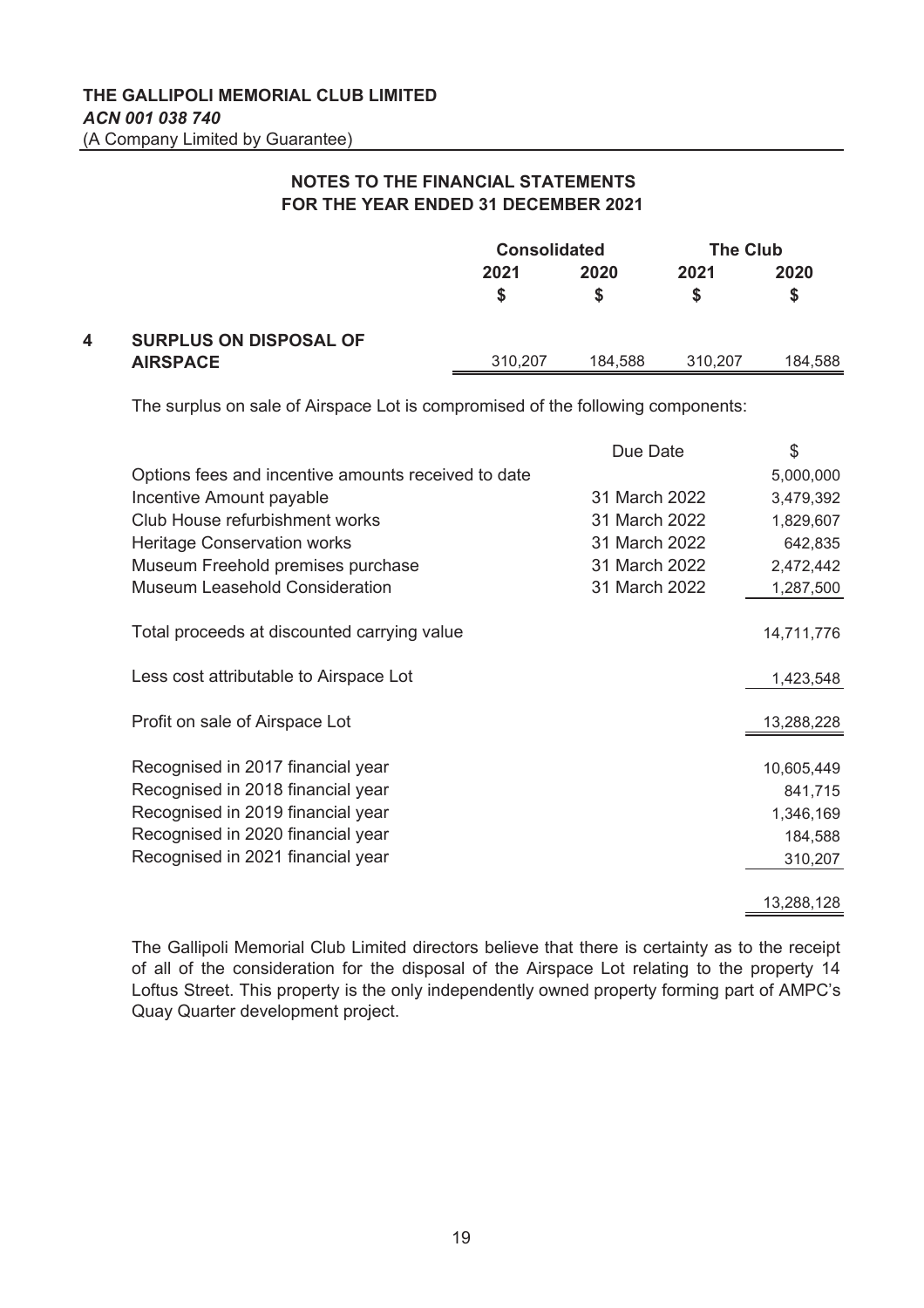|   |                                                                                                                             | <b>Consolidated</b> |            | <b>The Club</b> |           |
|---|-----------------------------------------------------------------------------------------------------------------------------|---------------------|------------|-----------------|-----------|
|   |                                                                                                                             | 2021                | 2020       | 2021            | 2020      |
|   |                                                                                                                             | \$                  | \$         | \$              | \$        |
| 5 | <b>EXPENSES</b>                                                                                                             |                     |            |                 |           |
|   | <b>Depreciation and Amortisation</b>                                                                                        |                     |            |                 |           |
|   | Depreciation and Amortisation of Plant<br>and Equipment                                                                     | 20,076              | 20,076     | 20,076          | 20,076    |
| 6 | <b>FINANCIAL INCOME</b>                                                                                                     |                     |            |                 |           |
|   | <b>Interest Income - Other Parties</b>                                                                                      | 17,010              | 40,066     | 16,327          | 37,034    |
| 7 | <b>AUDITORS' REMUNERATION</b>                                                                                               |                     |            |                 |           |
|   | Payable to the Auditors of the Club -<br>Nexia Sydney Partnership<br><b>Audit Services</b>                                  |                     |            |                 |           |
|   | Audit of the Financial Report<br><b>Other Services</b>                                                                      | 13,000              | 17,343     | 13,000          | 17,343    |
|   |                                                                                                                             | 13,000              | 17,343     | 13,000          | 17,343    |
| 8 | <b>TAXATION</b>                                                                                                             |                     |            |                 |           |
| a | <b>Income Tax Expense</b><br>Prima facie income tax expense<br>calculated at 30% on the surplus from<br>ordinary activities | 84,123              | 155,854    | 88,713          | 99,311    |
|   | Add tax effect of:                                                                                                          |                     |            |                 |           |
|   | Non-deductible expenses                                                                                                     | 7,442               | 1,665      | 2,462           | 1,665     |
|   | Tax losses not brought to account                                                                                           | 2,487               |            | 2,090           |           |
|   | Less tax effect of:                                                                                                         |                     |            |                 |           |
|   | Other non assessable income                                                                                                 | (94, 052)           | (111, 919) | (93, 265)       | (55, 502) |
|   | Tax losses recouped                                                                                                         |                     | (45,600)   |                 | (45, 474) |
|   | Income tax benefit relating to ordinary<br>activities                                                                       |                     |            |                 |           |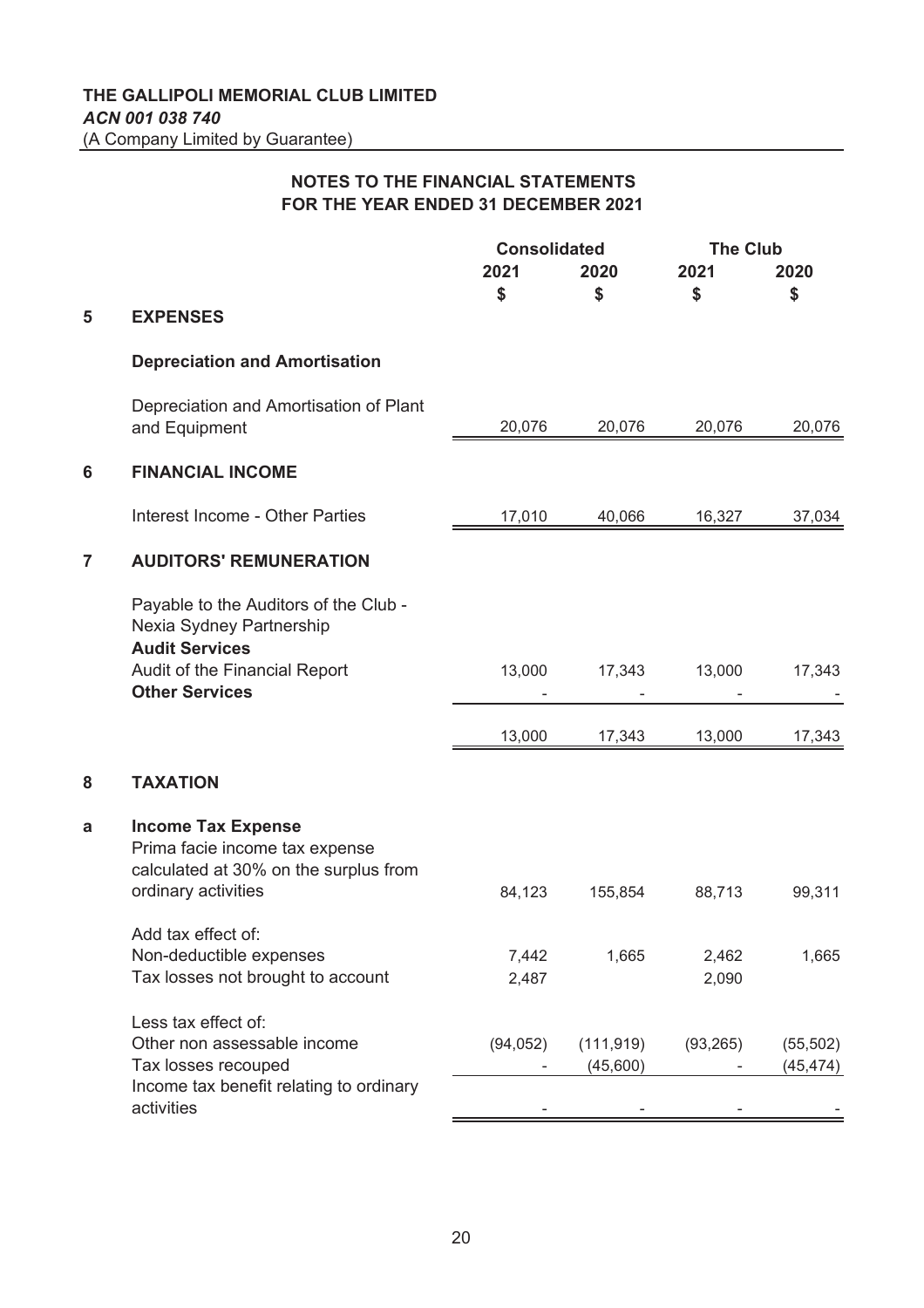|             |                                  | <b>Consolidated</b> |      |      | <b>The Club</b> |
|-------------|----------------------------------|---------------------|------|------|-----------------|
|             |                                  | 2021                | 2020 | 2021 | 2020            |
|             |                                  | \$                  | \$   | \$   | \$              |
| 8           | <b>TAXATION (Continued)</b>      |                     |      |      |                 |
| $\mathbf b$ | <b>Current Tax Liabilities</b>   |                     |      |      |                 |
|             | Balance at beginning of year     |                     |      |      |                 |
|             | Income tax paid                  |                     |      |      |                 |
|             | Current year benefit             |                     |      |      |                 |
|             | Balance at end of year           |                     |      |      |                 |
| 9           | <b>CASH AND CASH EQUIVALENTS</b> |                     |      |      |                 |

### **Current**

| <b>UULLEIIL</b>  |           |           |                          |           |
|------------------|-----------|-----------|--------------------------|-----------|
| Cash at bank     | 5.794.275 | 6.047.895 | 5.794.275                | 6,047,895 |
| Restricted cash* | 572.051   | 566.092   | $\overline{\phantom{0}}$ |           |
|                  |           |           |                          |           |
|                  | 6,366,326 | 6,613,987 | 5,794,275                | 6,047,895 |

\* The consolidated entity operates a deductible gift recipient Museum Fund. Cash and cash equivalents relating to the Museum Fund are not available to meet operating expenses of the Club and must be used in relation to the acquisition or maintenance of Museum Fund's assets.

# **10 CONTRACT ASSETS**

| 9,422     |
|-----------|
|           |
| 9,401,469 |
| 264,227   |
|           |
| 9,675,118 |
|           |
|           |
| 6,090     |
|           |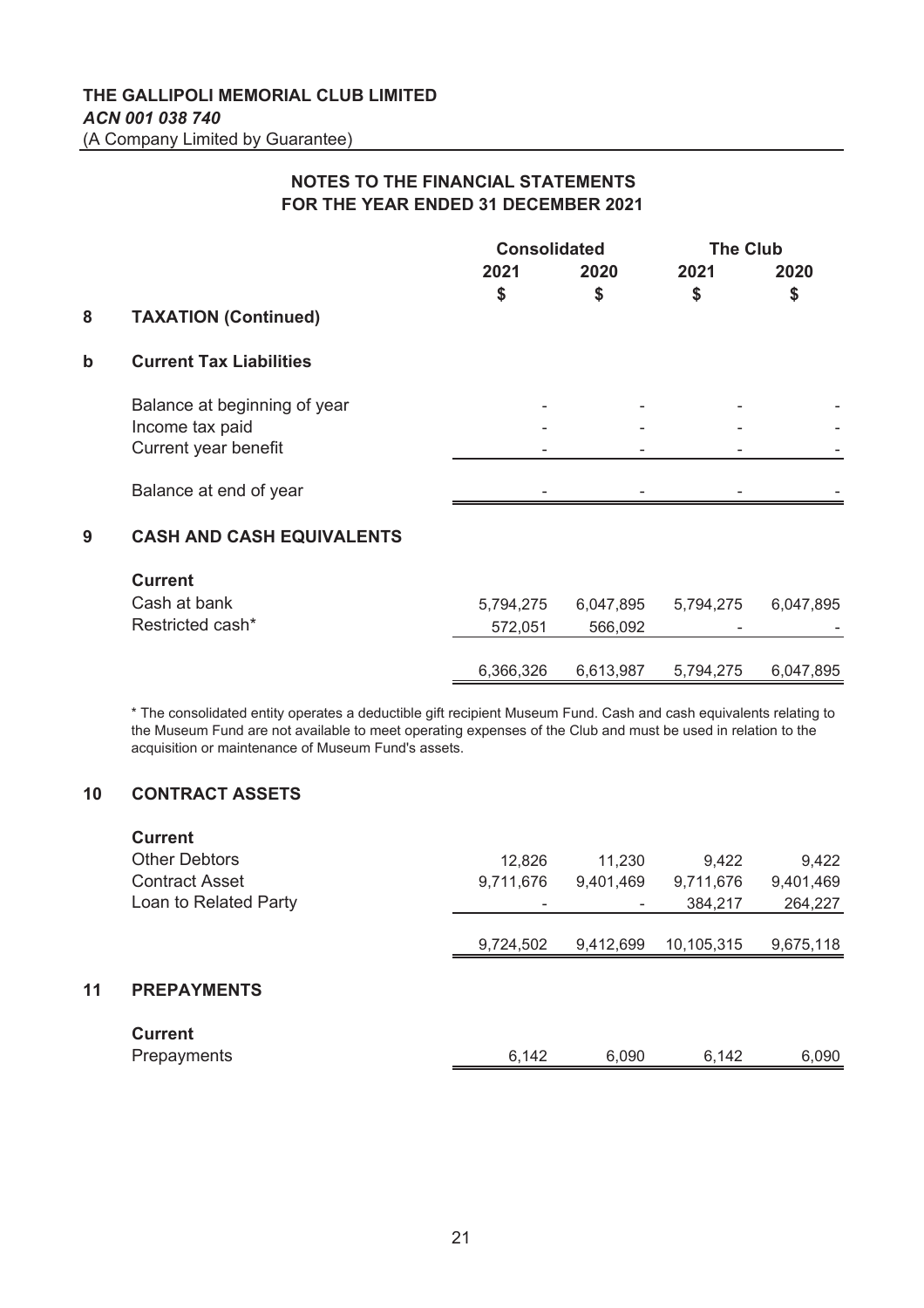|    |                                                  | <b>Consolidated</b> |            | <b>The Club</b> |      |  |  |
|----|--------------------------------------------------|---------------------|------------|-----------------|------|--|--|
|    |                                                  | 2021                | 2020       | 2021            | 2020 |  |  |
|    |                                                  | \$                  | \$         | \$              | \$   |  |  |
| 12 | <b>FINANCIAL ASSETS</b>                          |                     |            |                 |      |  |  |
|    | <b>Non-Current</b>                               |                     |            |                 |      |  |  |
|    | Fair Value through Other Comprehensive<br>Income |                     |            |                 |      |  |  |
|    | Bionomics Limited - at cost                      | 286,224             | 256,266    | ٠               |      |  |  |
|    | Net change in value                              | (166, 435)          | (132, 732) |                 |      |  |  |
|    | Market value                                     | 119.789             | 123,534    |                 |      |  |  |
|    |                                                  |                     |            |                 |      |  |  |

In accordance with AASB9 the company has made the irrevocable election to classify its equity investment as Fair Value through Other Comprehensive Income (FVOCI).

#### **13 PROPERTY, PLANT AND EQUIPMENT**

| <b>Non-Current</b>                  |            |            |            |            |
|-------------------------------------|------------|------------|------------|------------|
| Freehold land                       | 376,452    | 376,452    | 376,452    | 376,452    |
|                                     |            |            |            |            |
| <b>Buildings</b>                    | 2,220,737  | 799,541    | 2,220,737  | 799,541    |
| Accumulated depreciation            | (410, 968) | (390, 892) | (410, 968) | (390, 892) |
|                                     |            |            |            |            |
| Total buildings                     | 1,809,769  | 408,649    | 1,809,769  | 408,649    |
|                                     |            |            |            |            |
| <b>Buildings under construction</b> | 426,011    | 369,119    | 223,118    | 203,961    |
| Accumulated depreciation            |            |            |            |            |
|                                     |            |            |            |            |
| Total buildings under construction  | 426,011    | 369,119    | 223,118    | 203,961    |
|                                     |            |            |            |            |
| Museum memorabilia                  | 667,926    | 638,326    |            |            |
| Accumulated depreciation            |            |            |            |            |
|                                     |            |            |            |            |
| Total museum memorabilia            | 667,926    | 638,326    |            |            |
|                                     |            |            |            |            |
| Total property, plant and equipment | 3,280,158  | 1,792,546  | 2,409,339  | 989,062    |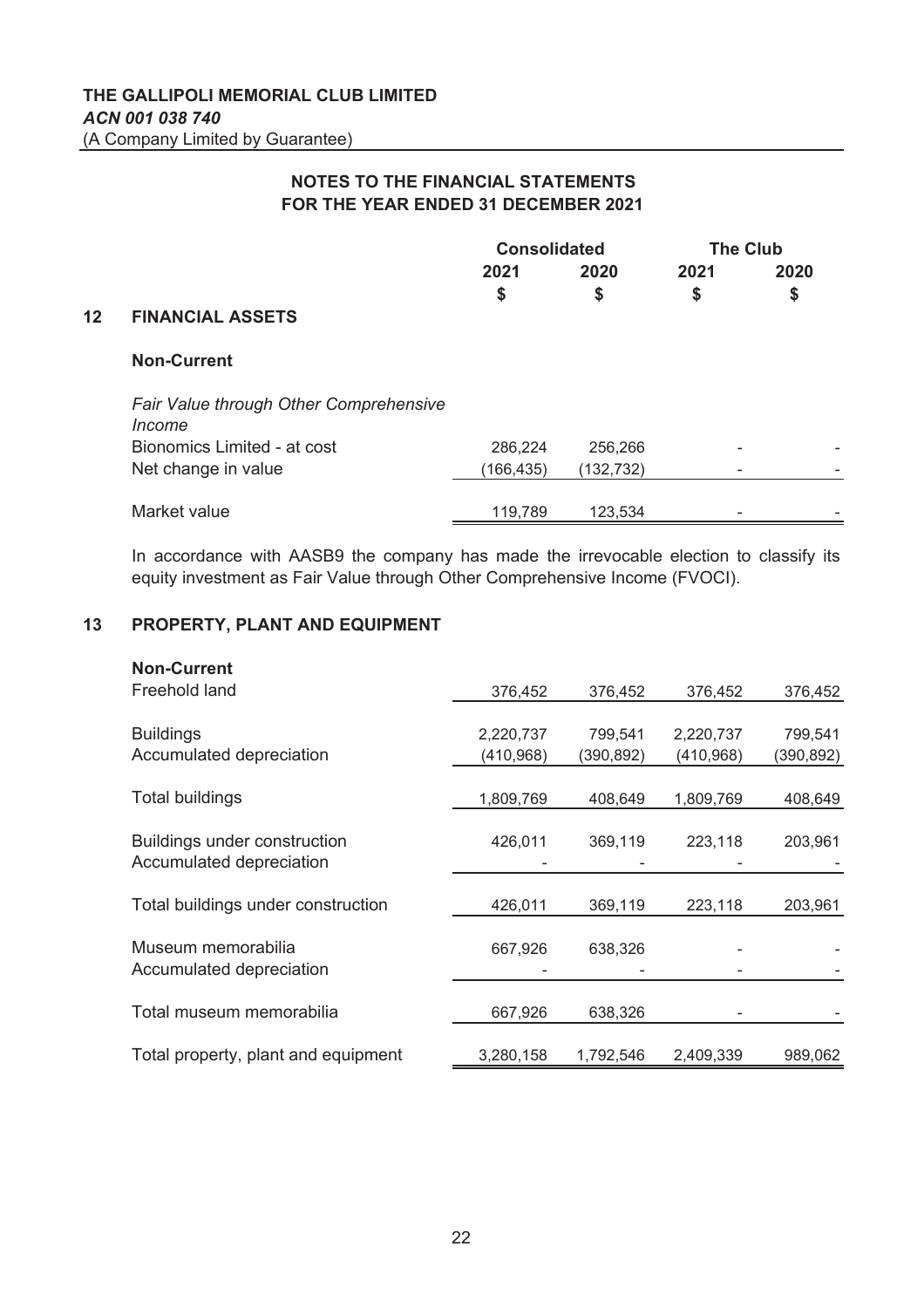#### **13 PROPERTY, PLANT AND EQUIPMENT (Continued)**

|                                      |                                                   |                        | Cost                                                        |                       |                                            |
|--------------------------------------|---------------------------------------------------|------------------------|-------------------------------------------------------------|-----------------------|--------------------------------------------|
|                                      | <b>Balance</b> at<br>31<br>December<br>2020<br>\$ | <b>Additions</b><br>\$ | Depreciation<br>and<br>Amortisation<br><b>Expense</b><br>\$ | <b>Disposals</b><br>S | Balance at<br>31<br>December<br>2021<br>\$ |
| Non-Current -<br><b>Consolidated</b> |                                                   |                        |                                                             |                       |                                            |
| <b>Freehold Land</b>                 | 376,452                                           |                        |                                                             |                       | 376,452                                    |
| <b>Buildings</b>                     | 408,649                                           | 1,421,196              | (20, 076)                                                   |                       | 1,809,769                                  |
| <b>Building Construction</b>         | 369,119                                           | 58,892                 |                                                             |                       | 428,011                                    |
| Museum Memorabilia                   | 638,326                                           | 27,600                 |                                                             |                       | 665,926                                    |
| Total non-current -<br>consolidated  | 1,792,546                                         | 1,507,688              | (20, 076)                                                   |                       | 3,280,158                                  |
| <b>Non-Current - Club</b>            |                                                   |                        |                                                             |                       |                                            |
| <b>Freehold Land</b>                 | 376,452                                           |                        |                                                             |                       | 376,452                                    |
| <b>Buildings</b>                     | 408,649                                           | 1,421,196              | (20, 076)                                                   |                       | 1,809,769                                  |
| <b>Building Construction</b>         | 203,961                                           | 19,157                 |                                                             |                       | 223,118                                    |
| Total non-current - club             | 989,062                                           | 1,440,353              | (20, 076)                                                   |                       | 2,409,339                                  |

Freehold land and buildings are carried at cost less accumulated depreciation of buildings. The property, 14 Loftus Street, is subject to the restraints contained in the Option Deed dated 7 April 2014, as amended entered into with AMPC. This property is incorporated in AMPC's Quay Quarter Development Project and is leased to AMPC for the duration of the building phase.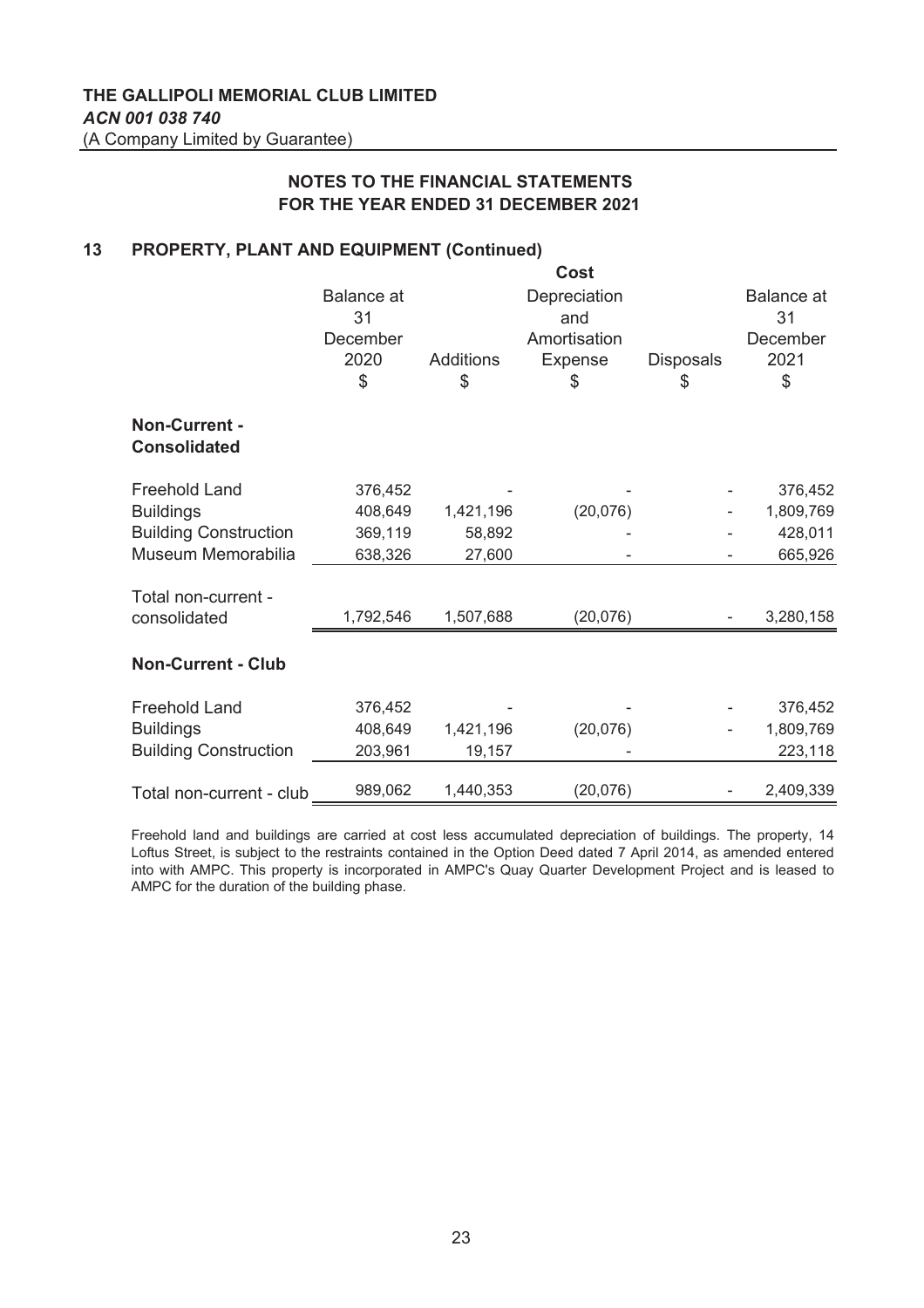|    |                                                                                                                                                                 | <b>Consolidated</b>                 |                                     | <b>The Club</b>       |                       |
|----|-----------------------------------------------------------------------------------------------------------------------------------------------------------------|-------------------------------------|-------------------------------------|-----------------------|-----------------------|
|    |                                                                                                                                                                 | 2021<br>\$                          | 2020<br>\$                          | 2021<br>\$            | 2020<br>\$            |
| 14 | <b>TRADE AND OTHER PAYABLES</b>                                                                                                                                 |                                     |                                     |                       |                       |
|    | <b>Current</b><br><b>Other Creditors and Accruals</b><br><b>GST Payable</b>                                                                                     | 1,418,945<br>13,247                 | 88,197<br>27,545                    | 1,418,945<br>14,305   | 88,197<br>28,763      |
|    |                                                                                                                                                                 | 1,432,192                           | 115,742                             | 1,433,250             | 116,960               |
| 15 | <b>OTHER FINANCIAL LIABILITIES</b>                                                                                                                              |                                     |                                     |                       |                       |
|    | <b>Deposit from Controlled Entity</b><br><b>Note 20 (ii)</b>                                                                                                    |                                     |                                     | 1,000,000             | 1,000,000             |
| 16 | <b>CONTRACT LIABILITY</b>                                                                                                                                       |                                     |                                     |                       |                       |
|    | <b>Current</b><br>Subscriptions in Advance                                                                                                                      |                                     | 95                                  |                       | 95                    |
|    | <b>Non-Current</b><br><b>Rent in Advance</b>                                                                                                                    | 75,000                              | 90,000                              | 75,000                | 90,000                |
| 17 | <b>RESERVES</b>                                                                                                                                                 |                                     |                                     |                       |                       |
|    | Fair Value through Other<br>Comprehensive Income Investment<br><b>Revaluation Reserve</b><br><b>Capital Profits Reserve</b><br><b>Asset Revaluation Reserve</b> | (166, 436)<br>14,720,232<br>361,872 | (132, 733)<br>14,410,025<br>361,872 | 14,720,232<br>361,872 | 14,410,025<br>361,872 |
|    |                                                                                                                                                                 | 14,915,668                          | 14,639,164                          | 15,082,104            | 14,771,897            |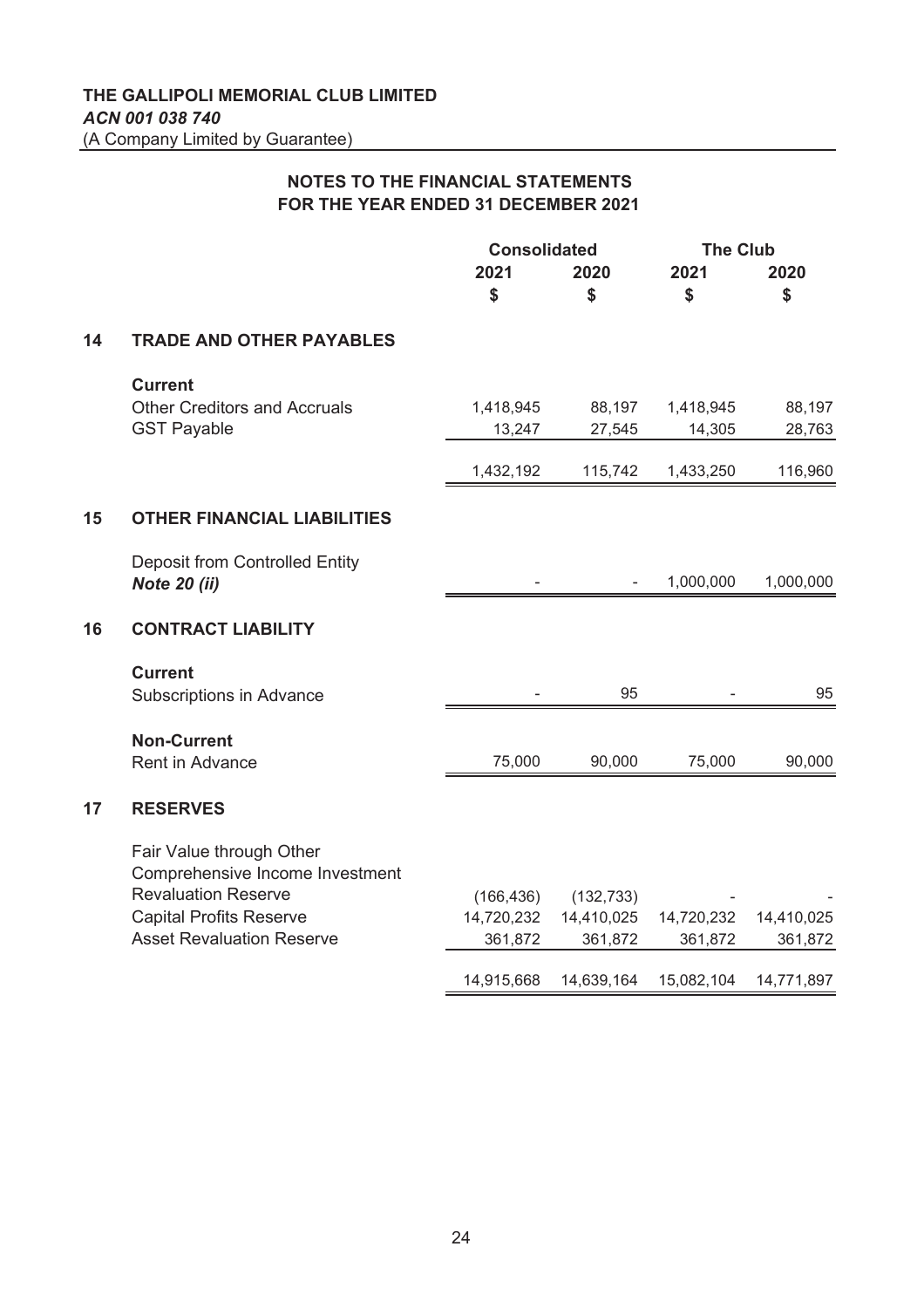# **17 RESERVES (Continued)**

### **Nature and Purpose of Reserves**

## *Fair Value through Other Comprehensive Income Investment Revaluation Reserve*

Changes in the fair value and exchange differences arising on translation of investments, such as equities, classified as financial assets, are taken to the FVOCI reserve. This is an irrevocable election and these assets will not be recognised in the profit or loss even when these have been sold.

### *Capital Profits Reserve*

Upon disposal of revalued assets, any related revaluation increment standing to the credit of the asset revaluation reserve is transferred to the capital profits reserve.

### *Asset Revaluation Reserve*

The asset revaluation reserve includes the net revaluation increments and decrements arising from the revaluation of property, plant and equipment in accordance with AASB 116.

### **Movement in Reserves**

| <b>Consolidated</b> |      | <b>The Club</b> |      |
|---------------------|------|-----------------|------|
| 2021                | 2020 | 2021            | 2020 |
|                     | S    | S               |      |

## *Fair Value through Other Comprehensive Income Investment Revaluation Reserve*

| (132, 733) | (190, 571) |            |            |
|------------|------------|------------|------------|
| (33,703)   | 57,838     |            |            |
| (166,436)  | (132,733)  |            |            |
|            |            |            |            |
| 14,410,025 | 14,225,437 | 14,410,025 | 14,225,437 |
| 310,207    | 184,588    | 310,207    | 184,588    |
| 14,720,232 | 14,410,025 | 14,720,232 | 14,410,025 |
|            |            |            |            |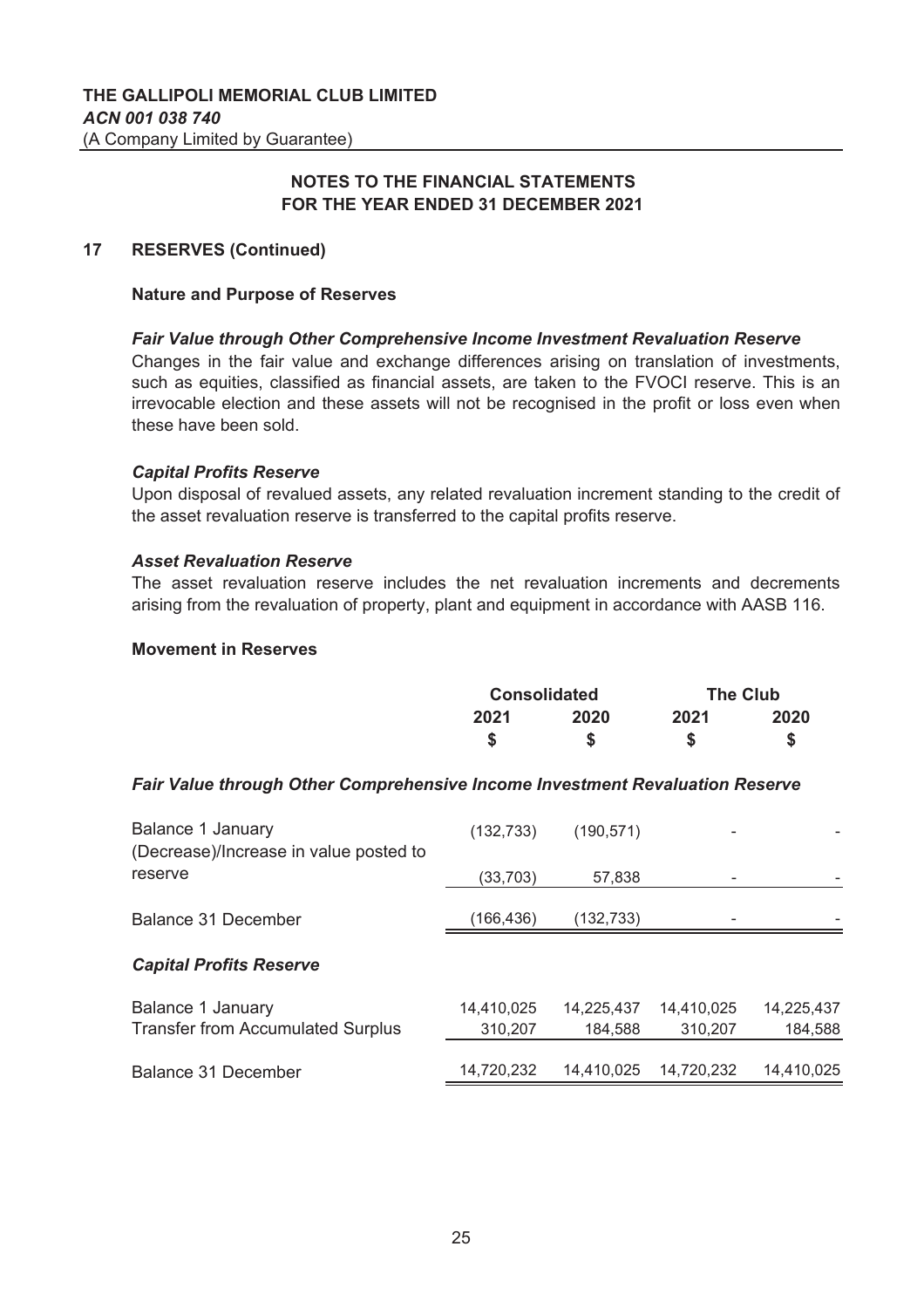|    |                                            | <b>Consolidated</b> |            | <b>The Club</b> |            |
|----|--------------------------------------------|---------------------|------------|-----------------|------------|
|    |                                            | 2021                | 2020       | 2021            | 2020       |
|    |                                            | \$                  | \$         | \$              | \$         |
| 18 | <b>ACCUMULATED SURPLUS</b>                 |                     |            |                 |            |
|    | Accumulated surplus at the beginning of    |                     |            |                 |            |
|    | the year                                   | 3,103,855           | 2,768,930  | 739.213         | 592,764    |
|    | (Deficit)/Surplus for the year             | 280,409             | 519,513    | 295.711         | 331,037    |
|    | <b>Transfer to Capital Profits Reserve</b> | (310, 207)          | (184, 588) | (310, 207)      | (184, 588) |
|    | Accumulated surplus at the end of the      |                     |            |                 |            |
|    | year                                       | 3,074,057           | 3,103,855  | 724,717         | 739,213    |

# **19 DIRECTOR DISCLOSURES**

## **A Directors**

The persons who were directors of the Club during the financial year were:

| Robertson, John William        | Ford, David Radcliffe |
|--------------------------------|-----------------------|
| Ware, Stephen Leonard          | Brogan, John Dominic  |
| Codd, Edward Daryl             | Tetley, Glenn         |
| Hanchard, Gregory William      | Higgins, Marc         |
| Heathwood, Scott William James |                       |

## **B Transactions with Director Related Entities**

Nominal sub-commissions, amounting to less than \$50 in 2020 (2021: nil), were received by Mr Codd as a result of his employment with Bell Potter Securities Limited and relates to the arrangement of the consolidated entity's investment in shares and funds deposited with Macquarie Bank Limited. This arrangement was contracted under normal terms and conditions.

An amount of \$6,359 (2020: \$4,277) was received by Mr S Ware for outsourced secretarial and communication services for the Club, arranged by him and contracted under normal terms and conditions.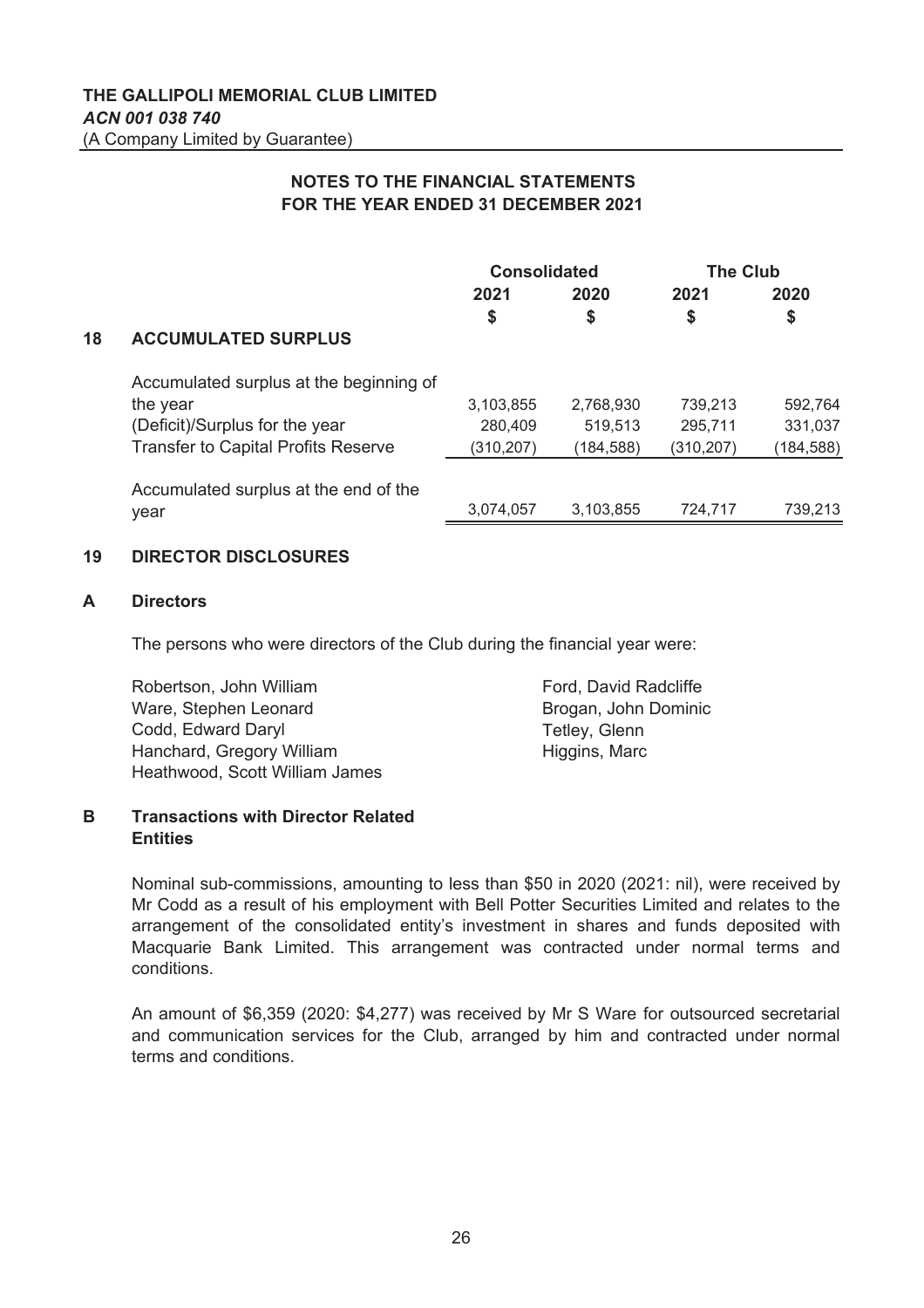### **C Remuneration of Directors**

All directors act in an honorary capacity and receive no remuneration. In accordance with the Club's Constitution. Directors may be reimbursed for out-of-pocket expenses incurred while acting on behalf of the Club.

#### **20 CONTROLLED ENTITIES**

#### **i Particulars in Relation to Controlled Entity**

|                                                                                                           | <b>Country of</b><br>Incorporation | <b>Control Interest</b> |                       |  |
|-----------------------------------------------------------------------------------------------------------|------------------------------------|-------------------------|-----------------------|--|
|                                                                                                           |                                    | 2021<br>$\frac{0}{0}$   | 2020<br>$\frac{0}{0}$ |  |
| <b>Parent Entity</b>                                                                                      |                                    |                         |                       |  |
| The Gallipoli Memorial Club Limited                                                                       | Australia                          |                         |                       |  |
| <b>Controlled Entities</b><br>The Gallipoli Memorial Club Museum<br>Fund Incorporated (the "Museum Fund") |                                    |                         |                       |  |
|                                                                                                           | Australia                          | 100                     | 100                   |  |

## **ii Transactions with Controlled Entity**

The Club entered into an Option Deed with AMPC on 7 April 2014, as amended. AMPC exercised the Airspace Lot Option on 22 December 2017. It will result in the existing Loftus Street premises being refurbished and the acquisition of a stratum unit at 12 Loftus Street. The Museum Fund has paid to the Club an interest free deposit of \$1,000,000 in anticipation of the establishment and operation of a museum by the Museum Fund within the Club's premises.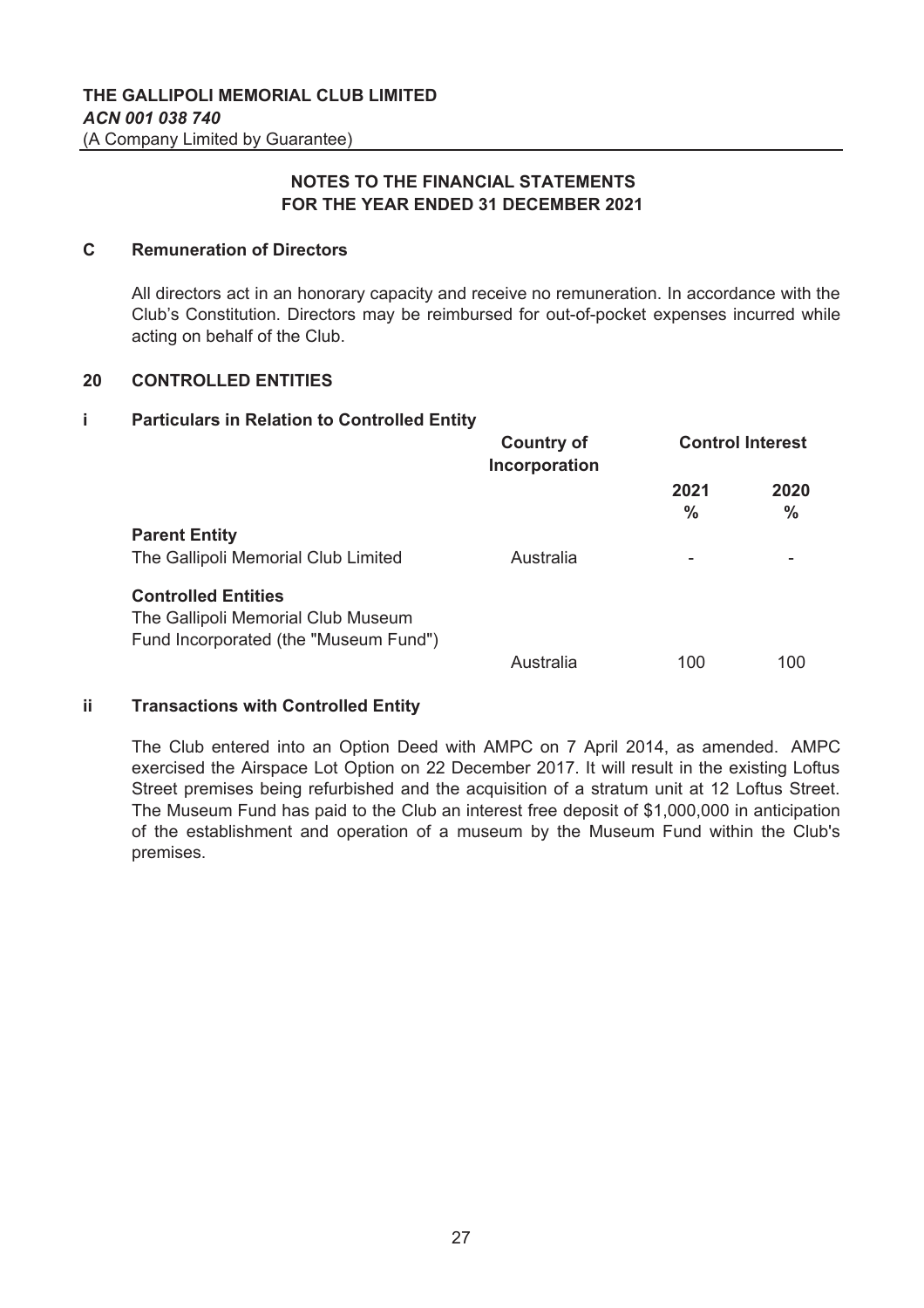#### **21 NOTES TO THE STATEMENT OF CASH FLOWS**

**i** For the purpose of the Statement of Cash Flows, cash and cash equivalents include cash on hand, term deposits and cash at bank. Cash and cash equivalents at the end of the financial year as shown in the Statement of Cash Flows are reconciled to the related items in the balance sheets as follows:

|                 |            | <b>Consolidated</b> |            | <b>The Club</b> |
|-----------------|------------|---------------------|------------|-----------------|
|                 | 2021<br>\$ | 2020<br>S           | 2021<br>\$ | 2020<br>S       |
| Cash at bank    | 5,794,275  | 6,047,895           | 5,794,275  | 6,047,895       |
| Restricted cash | 572,051    | 566,092             | -          |                 |
|                 | 6,366,326  | 6,613,987           | 5,794,275  | 6,047,895       |

#### **ii Reconciliation of Net Cash Used in Operating Activities with Surplus for the Year**

| Surplus for the Year                         | 280,409    | 519,513    | 295,711    | 331,037    |
|----------------------------------------------|------------|------------|------------|------------|
| Depreciation and Amortisation of Plant       |            |            |            |            |
| and Equipment                                | 20,076     | 20,076     | 20,076     | 20,076     |
| Gain on Disposal of Airspace Lot             | (310, 207) | (184, 588) | (310, 207) | (184, 588) |
| Gain on Disposal of Pitt Street Option       | (150,000)  | (495, 081) | (150,000)  | (495, 081) |
| Change in Other Debtors                      |            | (8, 230)   |            | (6, 422)   |
| Change in Prepayments                        | (52)       | 720        | (52)       | 720        |
| Change in Revenue And Other Income           |            |            |            |            |
| in Advance                                   | (95)       |            | (95)       |            |
| Change in Trade and Other Payables           | (83, 100)  | (301,340)  | (83, 260)  | (301, 930) |
|                                              |            |            |            |            |
| <b>Net Cash Used in Operating Activities</b> | (242, 969) | (448, 930) | (227,827)  | (636, 188) |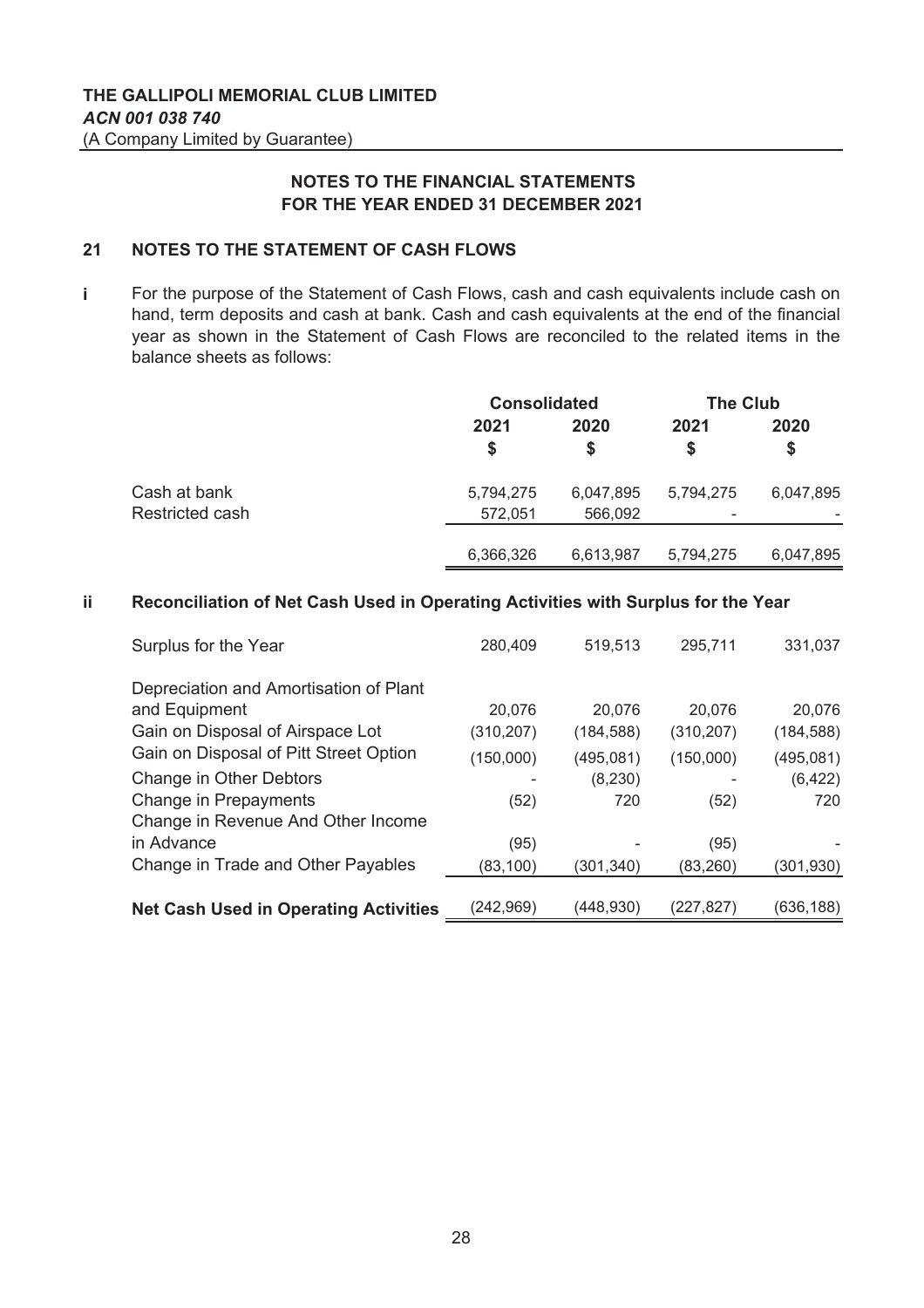#### **22 CLUB OPERATIONS AND GOING CONCERN**

The Club's financial report has been prepared on a going concern basis, which contemplates continuity of business activities and the realisation of assets and settlement of liabilities in the ordinary course of business.

The Board has reviewed both the current and expected future operations of the Club, having regard to the effects of AMPC exercising the Airspace Lot Option. It is considered that the going concern basis is appropriate whilst the Club progress' planning for the re-development of the premises.

Subsequent to exercise of the Airspace Lot Option by AMPC, the Club provided vacant possession to enable the building redevelopment program to be undertaken and for the subsequent fitout.

#### **23 PARENT ENTITY FINANCIAL INFORMATION**

#### **A** The parent entity has not provided financial guarantees during the years ended 31 December 2021 and 31 December 2020. **Guarantees entered into by parent entity**

#### **B Contingent liabilities of the parent entity**

The parent entity did not have any contingent liabilities as at 31 December 2021 or 31 December 2020.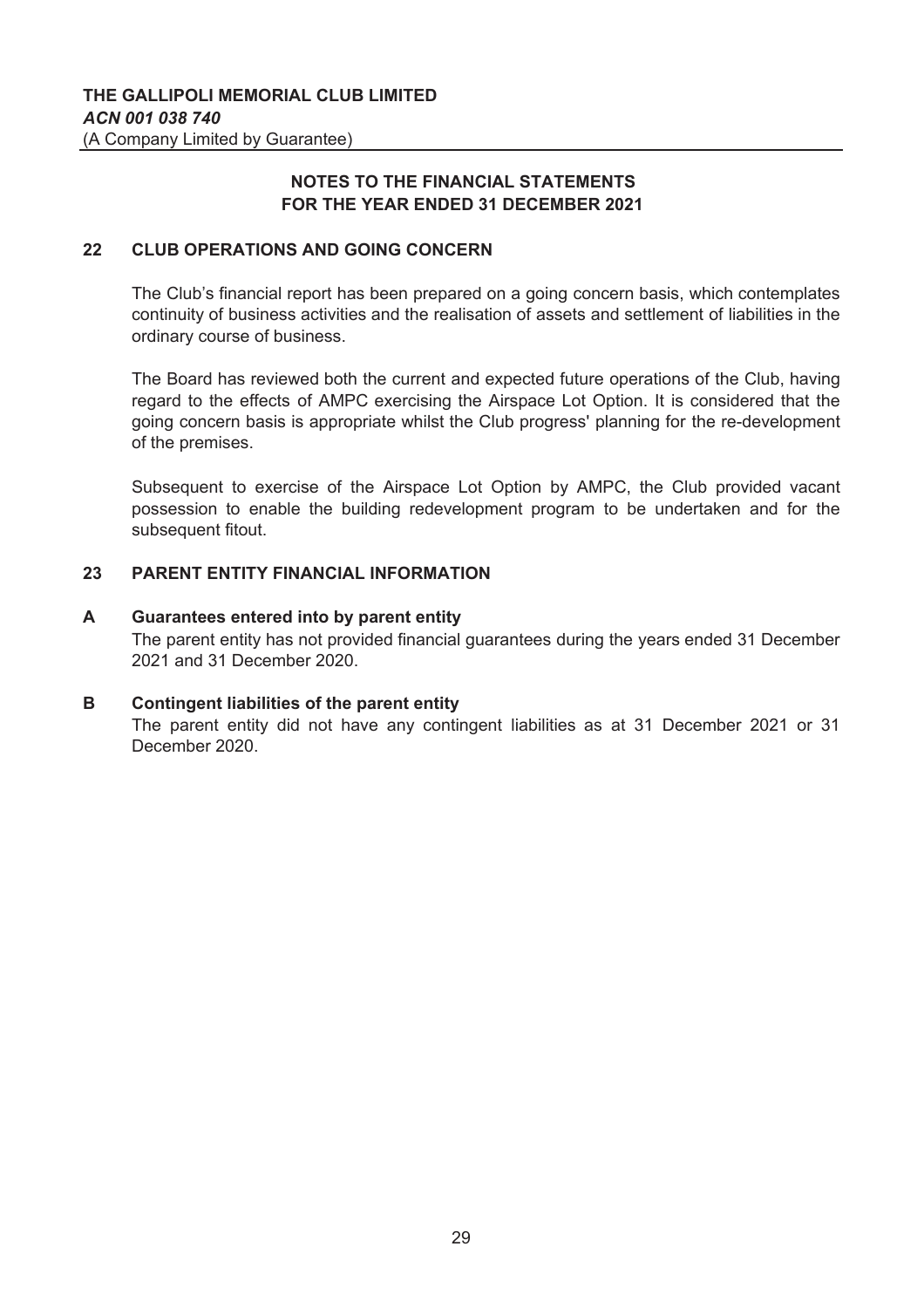## **24 BASIS OF PREPARATION**

#### **a Basis of preparation**

These financial statements are general purpose financial statements that have been prepared in accordance with Australian Accounting Standards – Reduced Disclosure Requirements and the *Corporations Act 2001* .

*Compliance with Australian Accounting Standards – Reduced Disclosure Requirements*

The consolidated financial statements of The Gallipoli Memorial Club Limited comply with Australian Accounting Standards – Reduced Disclosure Requirements as issued by the Australian Accounting Standards Board.

#### **b Basis of measurement**

These financial statements have been prepared under the historical cost convention, as modified by the revaluation of Fair Value through Other Comprehensive Income financial assets and certain classes of property, plant and equipment.

#### **c Functional and presentation currency**

These financial statements are presented in Australian dollars, which is the Club's functional currency.

#### **d Use of estimates and judgements**

The preparation of financial statements requires management to make judgments, estimates and assumptions that affect the application of accounting policies and the reported amounts of assets, liabilities, income and expenses. Actual results may differ from these estimates. Estimates and underlying assumptions are reviewed on an ongoing basis. Revisions to accounting estimates are recognised in the period in which the estimate is revised and in any future periods affected.

In particular, information about significant areas of estimation uncertainty and critical judgments in applying accounting policies that have the most significant effect on the amount recognised in the financial statements are described in the following notes.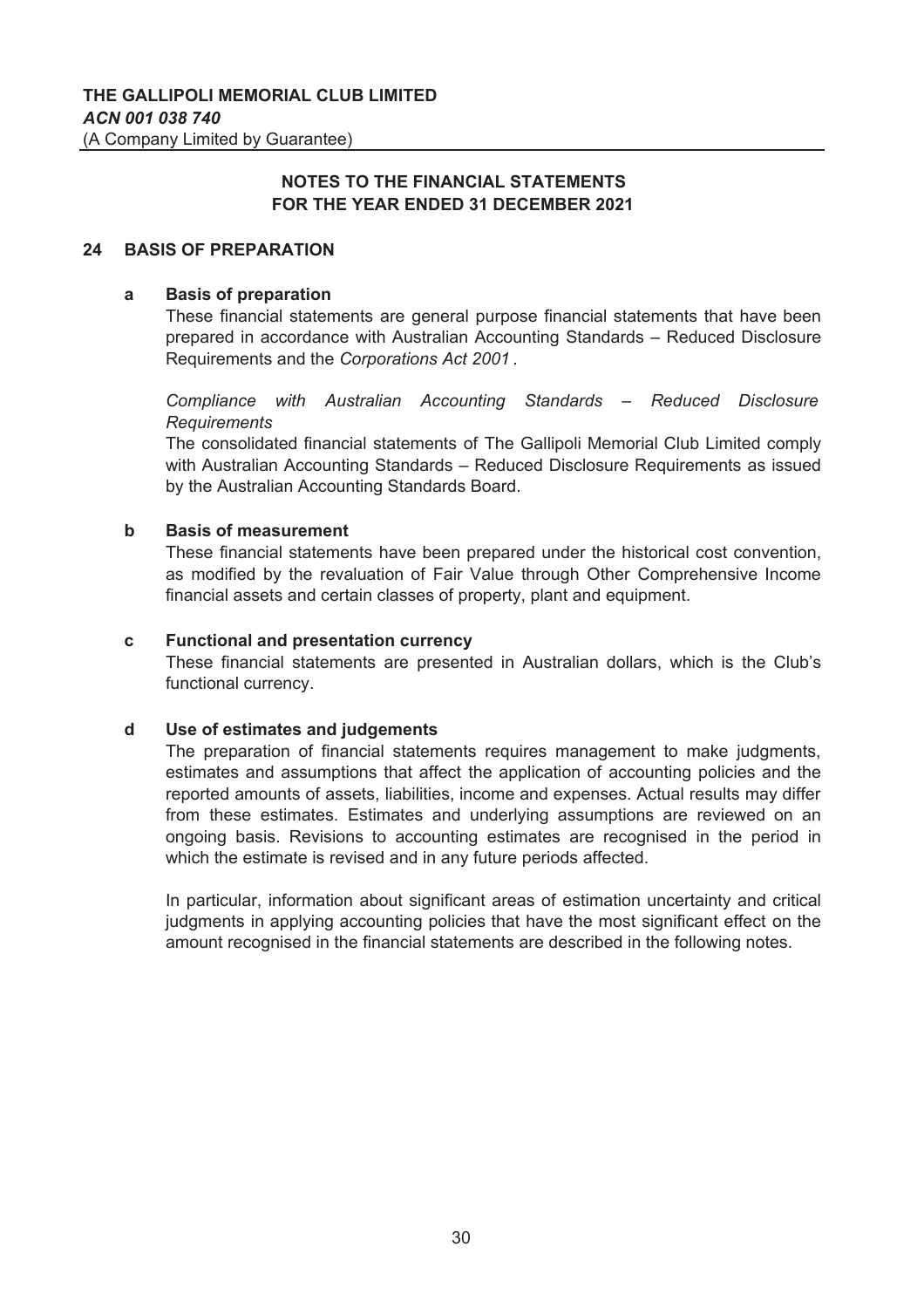# **24 BASIS OF PREPARATION (Continued)**

#### **e Basis of Consolidation**

*i Subsidiaries*

Subsidiaries are entities controlled by the group. Control exists when the group has the power to govern the financial and operating policies of an entity so as to obtain benefits from its activities. In assessing control, potential voting rights that presently are exercisable are taken into account.

#### *ii Transactions Eliminated on Consolidation*

Intra-group balances and any unrealised income and expenses arising from intra-group transactions are eliminated in preparing the consolidated financial statements.

The accounting policies set out below have been applied consistently to all periods presented in these consolidated financial statements, and have been applied consistently by group entities.

#### **f Revenue Recognition**

### *Sales Revenue*

Revenue from provision of product or services is recognised at a point in time as the services are delivered based on either a fixed price or an hourly rate.

### *Subscriptions and Entrance Fees*

Subscriptions and entrance fees are recorded as revenue over the subscription period. The annual membership fee if received in advance are not recognised as revenue and recorded as contract liabilities for unsatisfied performance obligations.

### *Interest Income*

Interest income is recognised as it accrues.

### *Rent Income*

Rent income is recognised when the fee in respect of rental services provided is receivable.

### *Other Income*

Income from other sources is recognised when the fee in respect of other products or services provided is receivable.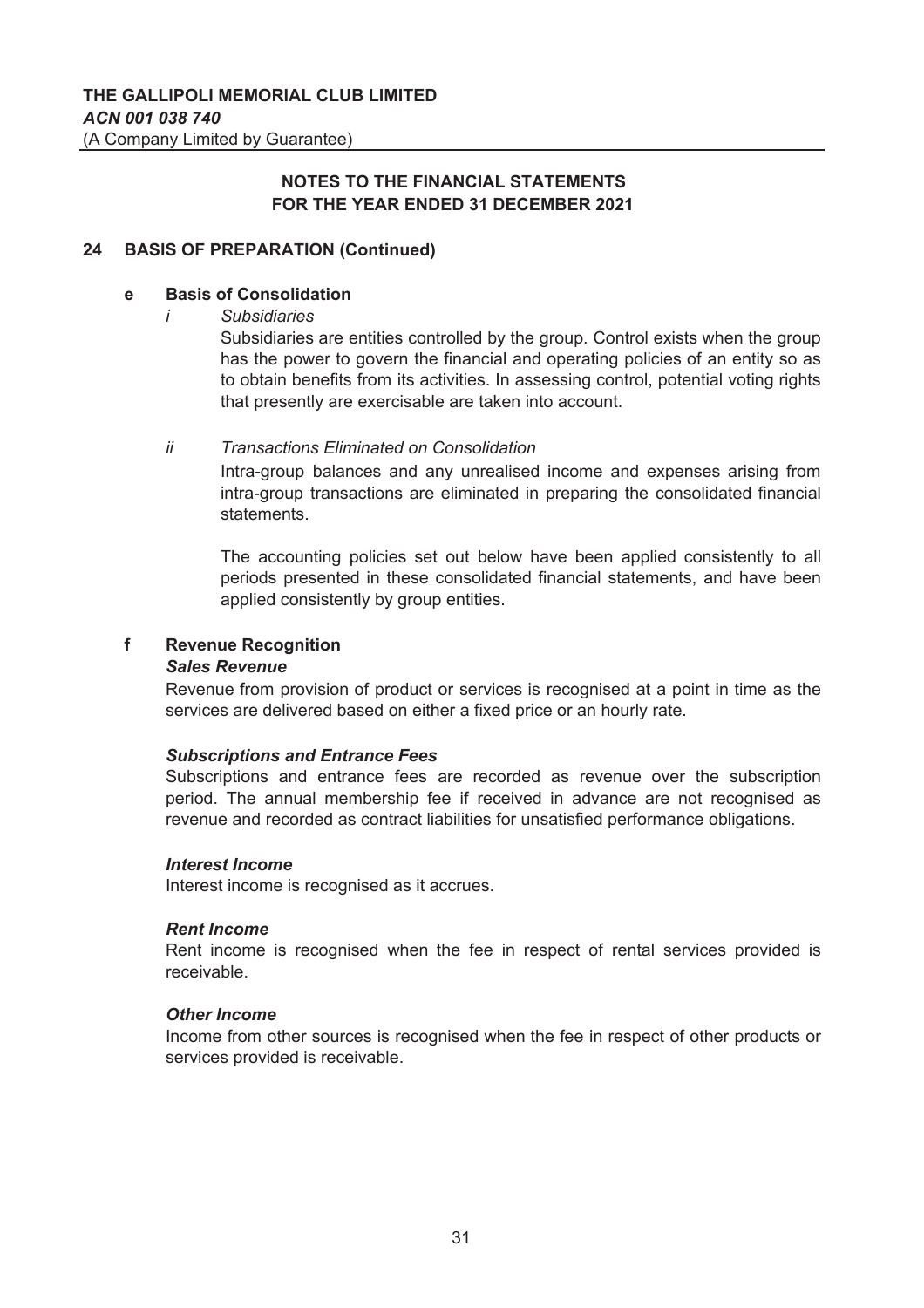#### **24 BASIS OF PREPARATION (Continued)**

#### **g Income Tax**

The consolidated entity adopts the liability method of tax effect accounting.

Under the provisions of the Income Tax Assessment Act, income and expenses wholly applicable to members of the Club are not brought to account for the purposes of calculating the income or loss for tax purposes. The income, for tax purposes, has been calculated based on the Club's net income and expenses not attributable to members.

#### **h Receivables**

*Trade debtors*

Trade debtors to be settled within 90 days are carried at amounts due.

#### **i Acquisitions and Impairment of Assets**

Each class of property, plant and equipment is carried at cost less, where applicable, any accumulated depreciation and impairment losses.

Property, plant and equipment are measured on the cost basis and are therefore carried at cost less accumulated depreciation and any accumulated impairment losses. In the event the carrying amount of plant and equipment is greater than its estimated recoverable amount, the carrying amount is written down immediately to its estimated recoverable amount and impairment losses recognised either in profit or loss or as a revaluation decrease if the impairment losses relate to a revalued asset. A formal assessment of recoverable amount is made when impairment indicators are present.

The cost of fixed assets constructed within the consolidated group includes the cost of materials, direct labour, borrowing costs and an appropriate proportion of fixed and variable overheads. Subsequent costs are included in the asset's carrying amount or recognised as a separate asset, as appropriate, only when it is probable that future economic benefits associated with the item will flow to the Group and the cost of the item can be measured reliably. All other repairs and maintenance are recognised as expenses in profit or loss during the financial period in which they are incurred.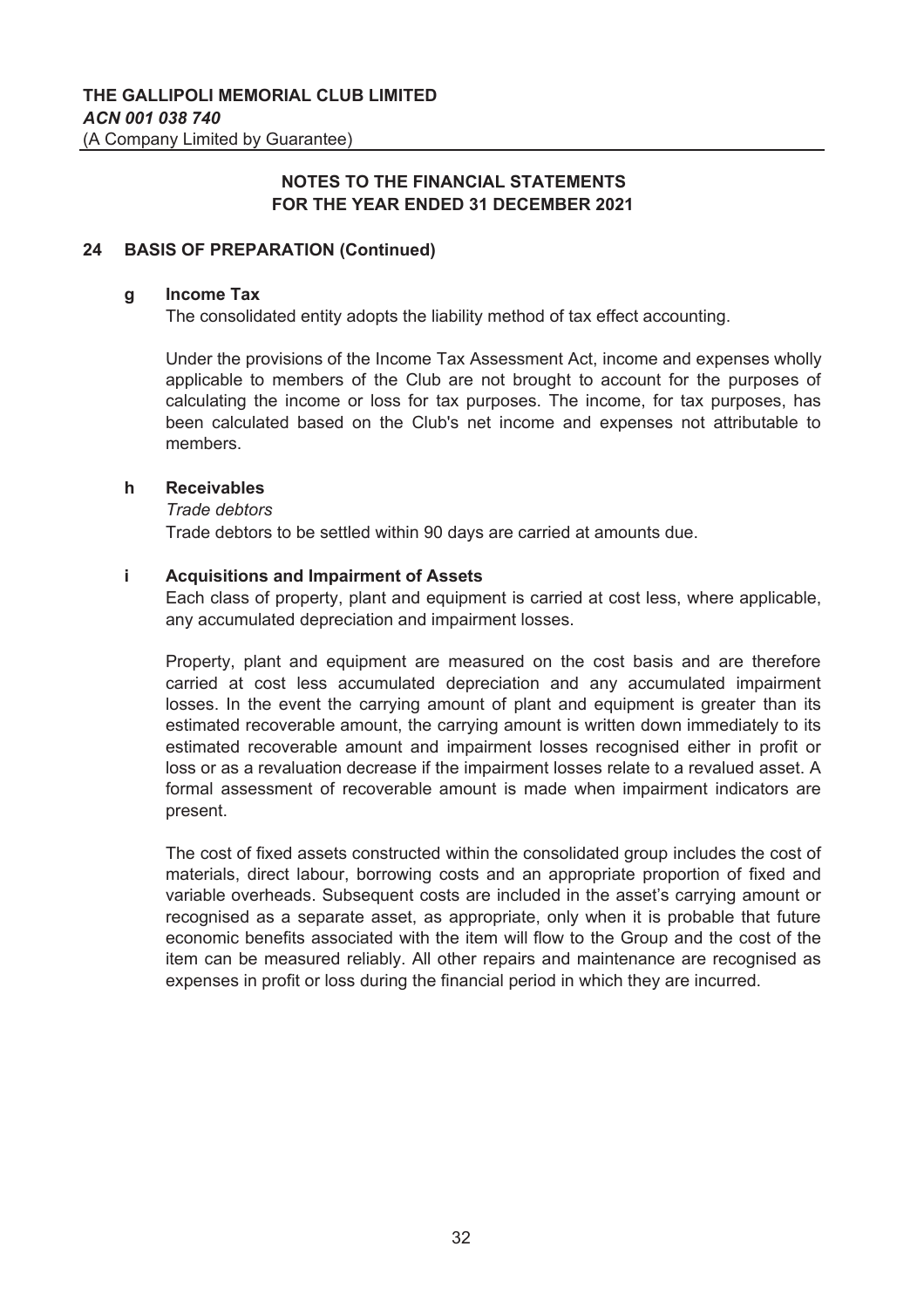## **24 BASIS OF PREPARATION (Continued)**

#### **j Contract Assets**

The carrying amounts of non-current assets valued on the cost basis, are reviewed by directors annually to determine whether they are in excess of their recoverable amount at balance date. The recoverable amount is assessed on the basis of the expected net cash flows which will be received from the assets employed and subsequent disposal. The expected net cash flows have been discounted to their present values in determining recoverable amounts. If the carrying amount of a noncurrent asset exceeds its recoverable amount, the asset is written down to the lower amount. The write-down is recognised as an expense in the net surplus or deficit in the reporting period in which it occurs.

#### **k Depreciation and Amortisation**

#### *Useful lives*

The depreciable amount of all fixed assets, including buildings and capitalised lease assets but excluding freehold land, is depreciated on a straight-line basis over the asset's useful life to the consolidated group commencing from the time the asset is held ready for use. Leasehold improvements are depreciated over the shorter of either the unexpired period of the lease or the estimated useful lives of the improvements. Depreciation is recognised in profit or loss.

Assets are depreciated or amortised from the date of acquisition.

The depreciation/amortisation rates used for each class of asset are as follows:

|                               | <b>Depreciation</b> | <b>Depreciation Method</b> |  |
|-------------------------------|---------------------|----------------------------|--|
|                               | Rate                |                            |  |
| * Buildings & Improvements    | $2.5 - 20%$         | Straight line              |  |
| * Plant, Furniture & Fittings | 10-25%              | Straight line              |  |
| * Leasehold Improvements      | 10-50%              | Straight line              |  |

#### **l Payables**

These amounts represent liabilities for goods and services provided to the consolidated entity prior to the end of financial year which are unpaid. The amounts are unsecured and are usually paid within 30 days of recognition.

#### **m Members' Guarantee**

The Gallipoli Memorial Club Limited is a company limited by guarantee, with the liability of members limited to the amount set out in the Club's Constitution.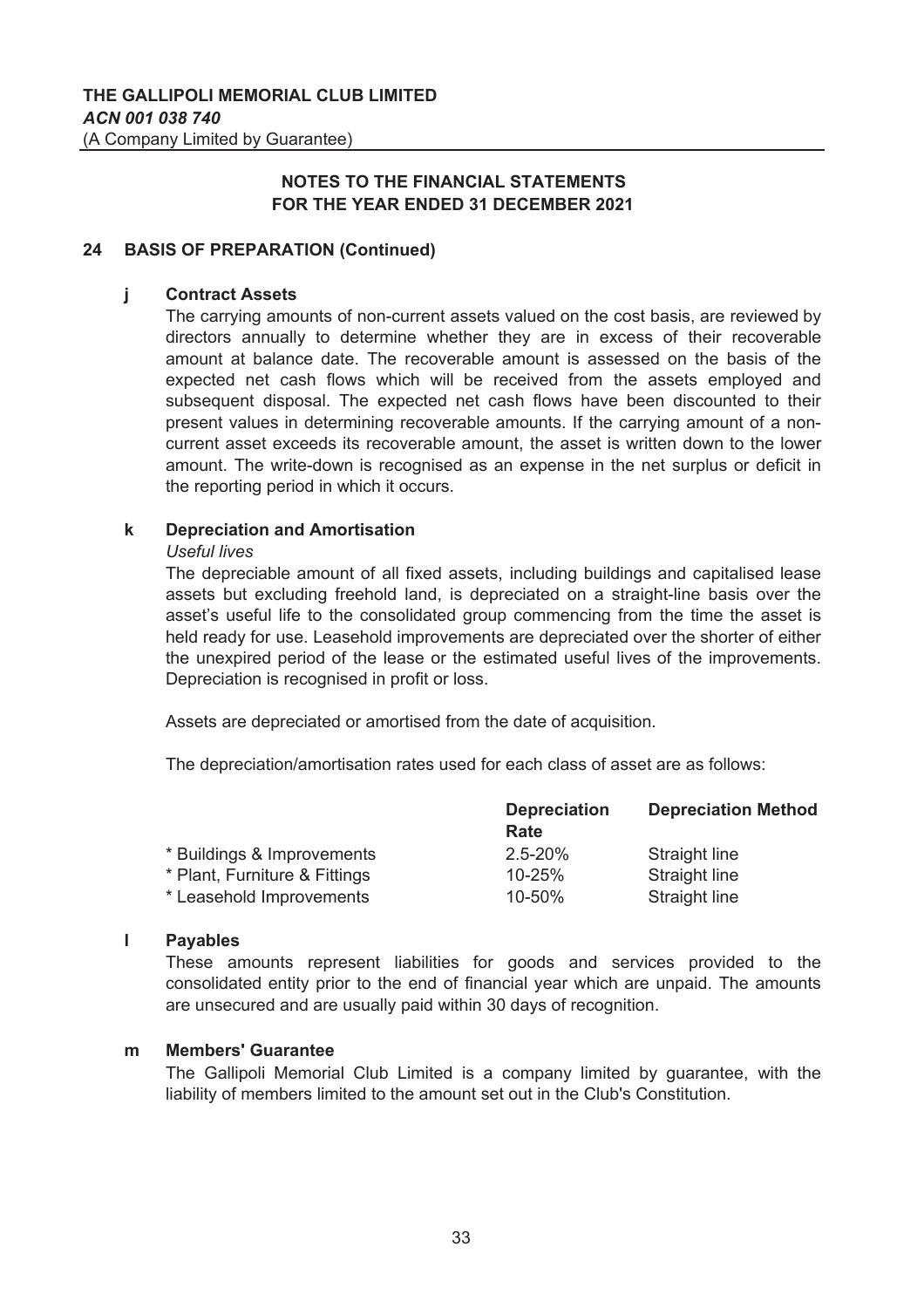## **24 BASIS OF PREPARATION (Continued)**

#### **n Goods and Services Tax (GST)**

Revenues, expenses and assets are recognised net of the amount of GST, except where the amount of GST incurred is not recoverable from the Australian Taxation Office ("ATO"). In these circumstances the GST is recognised as part of the cost of acquisition of the asset or as part of the expense.

Receivables and payables which are subject to GST are stated with the amount of GST included.

The net amount of GST recoverable from, or payable to, the ATO is included as a current asset or liability in the statement of financial position.

Cash flows are included in the statement of cash flows on a gross basis. The GST components of cash flows arising from the investing and financing activities which are recoverable from or payable to the ATO are classified as operating cash flows.

#### **o New or amended Accounting Standards and Interpretations adopted**

The company has adopted all of the new or amended Accounting Standards and Interpretations issued by the Australian Accounting Standards Board ('AASB") that are mandatory for the current reporting period.

The adoption of these Accounting Standards and Interpretations did not have any significant impact on the financial performance or position of the company.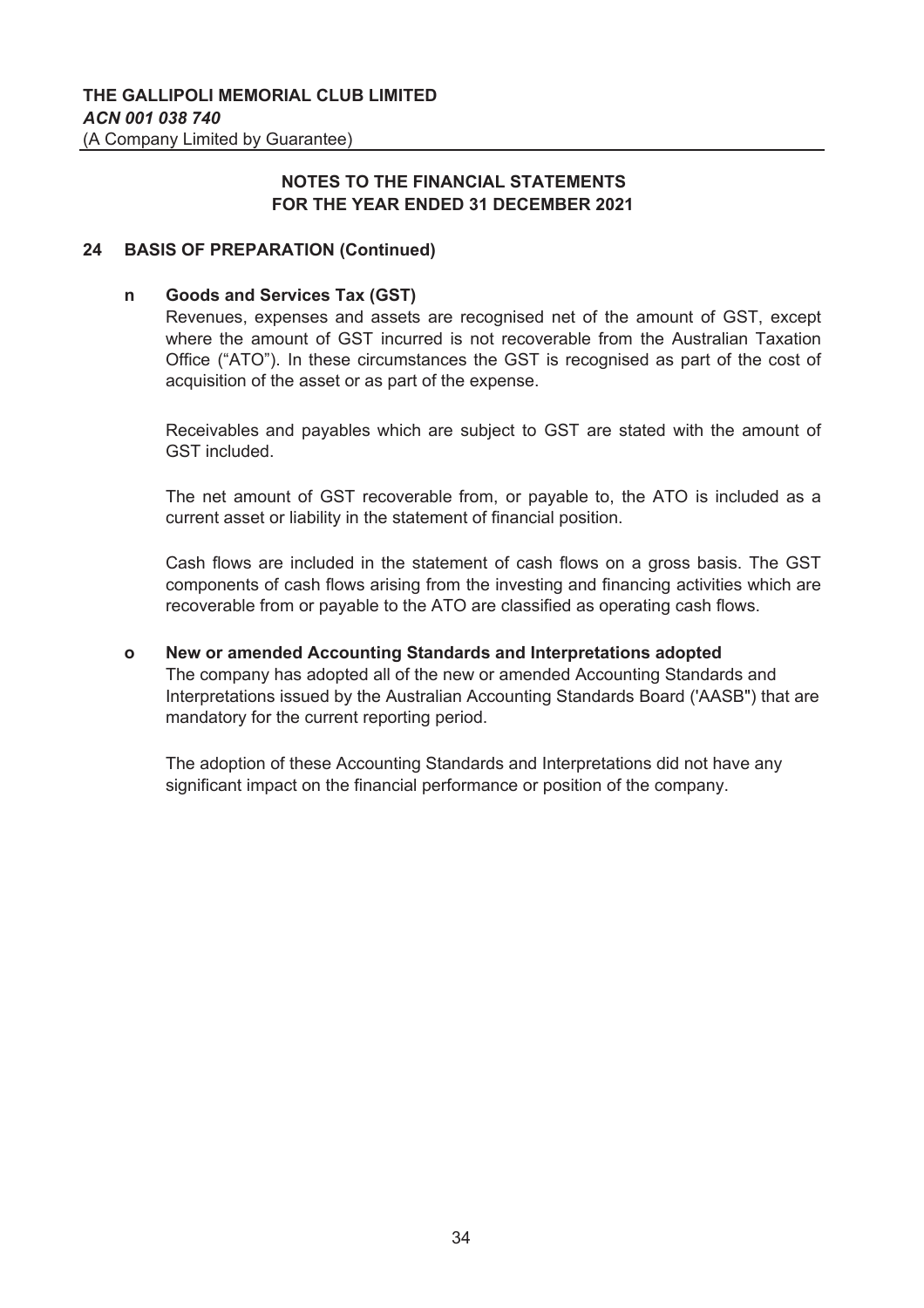

**Nexia Sydney Audit Pty Ltd** Level 16, 1 Market Street Sydney NSW 2000 PO Box H195 Australia Square NSW 1215 p +61 2 9251 4600 +61 2 9251 7138 e info@nexiasydney.com.au w nexia.com.au

#### **DETAILED STATEMENT OF COMPREHENSIVE INCOME DETAILED TRADING STATEMENTS DISCLAIMER**

The additional financial information presented on the following pages is in accordance with the books and records of the consolidated entity consisting of the Club and its subsidiaries which have been subjected to the auditing procedures applied in our statutory audit of the Club for the year ended 31 December 2021.

Our statutory audit did not cover all details of the additional financial information. Accordingly, we do not express an opinion on such financial information and no warranty of accuracy or reliability is given.

In accordance with our firm policy, we advise that neither the firm nor any member or employee of the firm undertakes responsibility arising in any way whatsoever to any person (other than the Club) in respect of such information, including any errors or omissions therein, arising through negligence or otherwise however caused.

**Nexia Sydney Audit Pty Ltd** 

**Andrew Hoffmann Director** 

**Sydney**  Dated: 16 March 2022

Nexia Sydney Audit Pty Ltd (ABN 77 606 785 399) is a firm of Chartered Accountants. It is affiliated with, but independent from Nexia Australia Pty Ltd. Nexia Australia Pty Ltd is a member of Nexia International, a leading, global network of independent accounting and consulting firms. For more information please see www.nexia.com.au/legal. Neither Nexia International nor Nexia Australia Pty Ltd provide services to clients.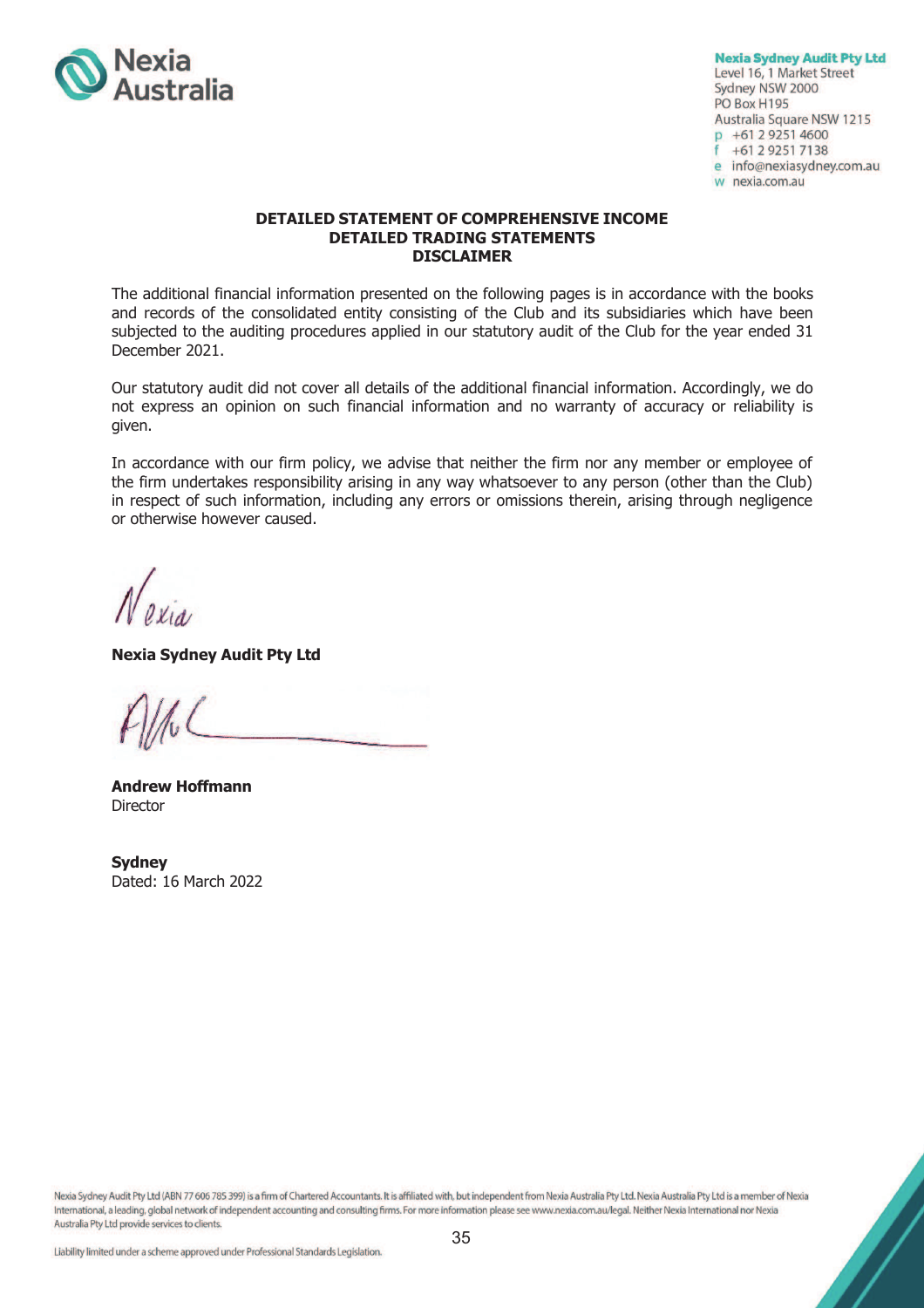# **SUPPLEMENTARY INFORMATION FOR THE YEAR ENDED 31 DECEMBER 2021 DETAILED STATEMENT OF PROFIT OR LOSS AND OTHER COMPREHENSIVE INCOME**

|                                              | <b>Consolidated</b> |         | <b>The Club</b> |         |
|----------------------------------------------|---------------------|---------|-----------------|---------|
|                                              | 2021                | 2020    | 2021            | 2020    |
|                                              | \$                  | \$      | \$              | \$      |
| <b>INCOME</b>                                |                     |         |                 |         |
| <b>Restaurant and Property Rental Income</b> | 84,942              | 85,254  | 84,942          | 85,254  |
| Subscriptions                                | 677                 | 418     | 677             | 418     |
| Interest Income                              | 17,010              | 40,066  | 16,327          | 37,034  |
| Other Income                                 | 2,618               | 1,091   |                 | 1,091   |
| <b>Reimbursement of Expenses</b>             |                     | 20,206  |                 | 20,206  |
| <b>Call Option Fee</b>                       | 150,000             | 499,500 | 150,000         | 499,500 |
| Surplus on Disposal of Airspace Lot          | 310,207             | 184,588 | 310,207         | 184,588 |
|                                              | 565,454             | 831,123 | 562,153         | 828,091 |
| <b>EXPENSES</b>                              |                     |         |                 |         |
| <b>Accountancy Fees</b>                      | 15,900              | 14,600  | 15,900          | 14,600  |
| <b>Audit Fees</b>                            | 13,000              | 17,343  | 13,000          | 17,343  |
| <b>Bank Charges/Brokerage</b>                | 170                 | 152     | 170             | 152     |
| <b>Club Entertainment</b>                    | 1,755               |         | 1,755           |         |
| <b>Club Meeting Expenses</b>                 | 4,245               | 866     | 4,245           | 866     |
| <b>Computer Consulting</b>                   | 2,192               | 2,008   | 2,192           | 2,008   |
| <b>Computer Maintenance</b>                  | 1,571               | 1,571   | 1,571           | 1,571   |
| Depreciation                                 | 20,076              | 20,076  | 20,076          | 20,076  |
| Donations                                    |                     |         |                 | 200,000 |
| <b>Fees and Licences</b>                     | 3,568               | 1,800   | 3,178           | 1,800   |
| Gallipoli Scholarship Funding                | 6,000               | 6,000   | 6,000           | 6,000   |
| <b>Gallipoli Art Prize</b>                   | 15,850              | 27,388  | 12,147          | 24,583  |
| Turkey-Australia-New Zealand Friendship      |                     |         |                 |         |
| and Promotion Association                    |                     | 543     |                 | 543     |
| Insurance                                    | 1,170               | 2,103   | 1,170           | 2,103   |
| Land Tax                                     | 55,073              | 56,009  | 55,073          | 56,009  |
| Legal Fees                                   | 10,890              | 20,431  | 10,890          | 20,431  |
| <b>Local Travel</b>                          | 3,124               | 4,250   | 3,124           | 4,250   |
| <b>Museum Expenses</b>                       | 2,000               |         |                 |         |
| <b>Management Services</b>                   | 500                 | 43,000  | 500             | 43,000  |
| Postage                                      | 424                 | 495     | 424             | 495     |
| <b>Printing and Stationery</b>               | 1,418               | 889     | 1,418           | 889     |
| Publication Costs - Gallipoli Gazette        | 6,450               | 5,550   | 6,450           | 5,550   |